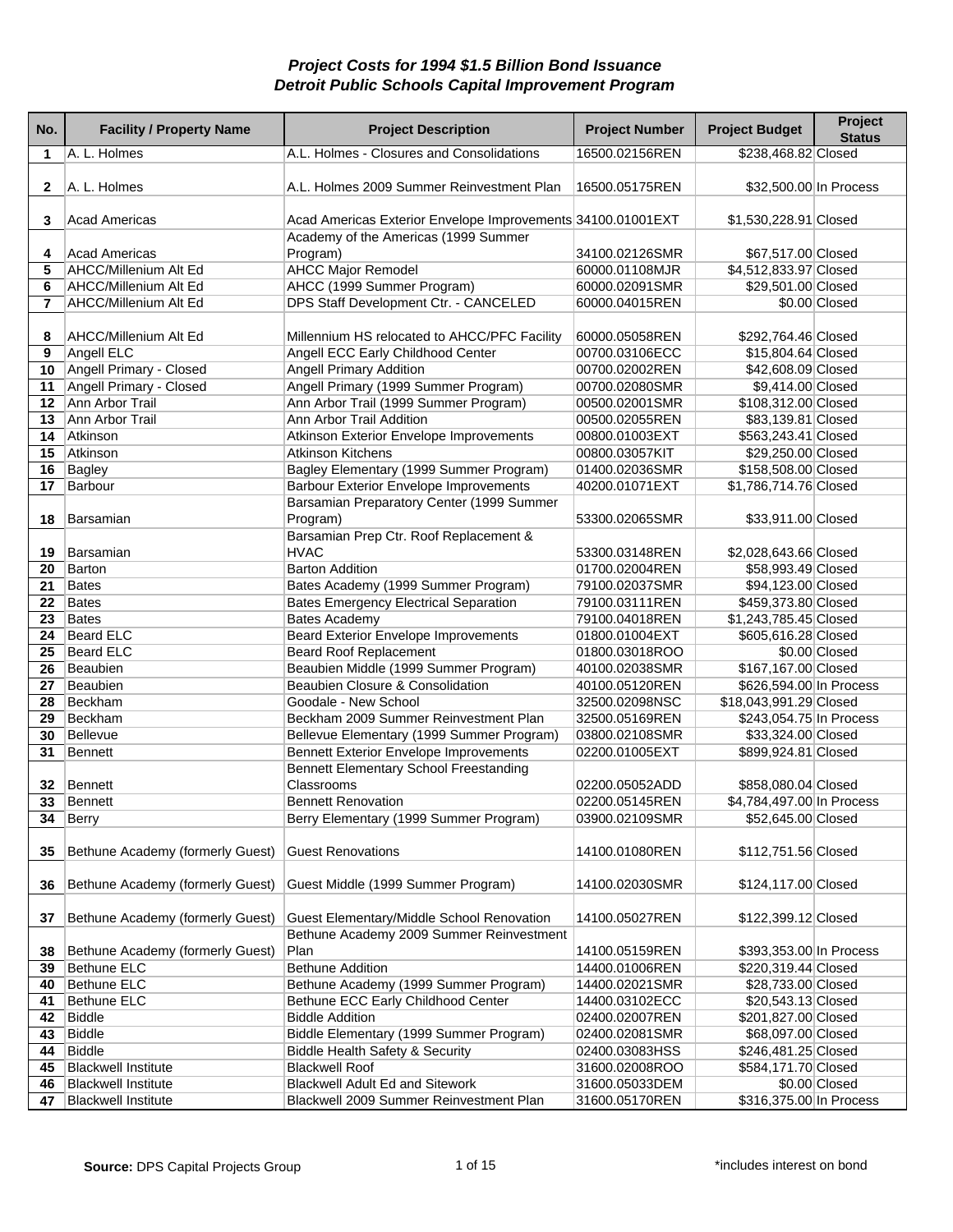| No.      | <b>Facility / Property Name</b>   | <b>Project Description</b>                                                                 | <b>Project Number</b>            | <b>Project Budget</b>                        | Project<br><b>Status</b> |
|----------|-----------------------------------|--------------------------------------------------------------------------------------------|----------------------------------|----------------------------------------------|--------------------------|
|          |                                   |                                                                                            |                                  |                                              |                          |
| 48<br>49 | <b>Blackwell Institute</b><br>Bow | Lee Trainable (old)-New Blackwell Renovations<br><b>Bow Exterior Envelope Improvements</b> | 77800.01109MUL<br>02700.01007EXT | \$1,441,180.28 Closed<br>\$130,226.04 Closed |                          |
| 50       | <b>Boykin</b>                     | <b>Boykin Renovations</b>                                                                  | 66700.02010REN                   | \$71,611.09 Closed                           |                          |
| 51       | Boykin                            | Boynkins CEC (1999 Summer Program)                                                         | 66700.02066SMR                   | \$74,287.00 Closed                           |                          |
|          |                                   | Twain at Boynton 2009 Summer Reinvestment                                                  |                                  |                                              |                          |
| 52       | Boynton                           | Plan                                                                                       | 02800.05173REN                   | \$792,055.00 In Process                      |                          |
| 53       | <b>Brady</b>                      | <b>Brady Exterior Envelope Improvements</b>                                                | 02900.01008EXT                   | \$821,352.14 Closed                          |                          |
| 54       | <b>Breithaupt Center</b>          | <b>Breithaupt Center Renovations</b>                                                       | 59400.02100MJR                   | \$169,581.88 Closed                          |                          |
|          |                                   | Foreign Language Immersion (1999 Summer                                                    |                                  |                                              |                          |
| 55       | Breitmeyer                        | Program)                                                                                   | 15300.02071SMR                   | \$173,142.00 Closed                          |                          |
| 56       | Breitmeyer                        | Foreign Language Kitchens                                                                  | 15300.03067KIT                   | \$32,712.00 Closed                           |                          |
| 57       | Brewer                            | <b>Brewer Addition</b>                                                                     | 76900.02011REN                   | \$59,689.05 Closed                           |                          |
| 58       | Brewer                            | <b>Brewer Kitchens</b>                                                                     | 76900.03058KIT                   | \$25,169.00 Closed                           |                          |
| 59       | <b>Brewer</b>                     | <b>Brewer ES - Facility Utility Decoupling</b>                                             | 76900.05116REN                   | \$7,382.23 Closed                            |                          |
|          |                                   | Brown Ronald (formerly Stellwagen) - New                                                   |                                  |                                              |                          |
| 60       | Brown, Ronald New                 | School                                                                                     | 32700.02097NSC                   | \$18,827,021.98 Closed                       |                          |
| 61       | Bunche                            | <b>Bunche Exterior Envelope Improvements</b>                                               | 03200.01009EXT                   | \$859,144.07 Closed                          |                          |
| 62       | Bunche                            | <b>Bunche Kitchens</b>                                                                     | 03200.03059KIT                   | \$28,404.73 Closed                           |                          |
| 63       | Burns                             | Burns Elementary (1999 Summer Program)                                                     | 03500.02022SMR                   | \$122,956.00 Closed                          |                          |
| 64       | <b>Burns</b>                      | <b>Burns Closure &amp; Consolidation</b>                                                   | 03500.05121REN                   | \$298,860.00 In Process                      |                          |
| 65       | Burt                              | <b>Burt Exterior Envelope Improvements</b>                                                 | 03600.01010EXT                   | \$752,202.33 Closed                          |                          |
| 66       | Burt                              | Burt Elementary (1999 Summer Program)                                                      | 03600.02092SMR                   | \$63,800.00 Closed                           |                          |
| 67       | <b>Burton International</b>       | Burton International (1999 Summer Program)                                                 | 03700.02052SMR                   | \$147,631.00 Closed                          |                          |
|          |                                   | Franklin Adult Ed. Renovations (now called                                                 |                                  |                                              |                          |
| 68       | <b>Burton International</b>       | Burton)                                                                                    | 12300.03090MJR                   | \$1,865,249.50 Closed                        |                          |
| 69       | Butzel                            | Butzel Middle (1999 Summer Program)                                                        | 40800.02110SMR                   | \$46,698.00 Closed                           |                          |
| 70       | <b>Butzel</b>                     | <b>Butzel Renovations</b>                                                                  | 40800.03099REN                   | \$262,056.90 Closed                          |                          |
| 71       | <b>Butzel</b>                     | Butzel 2009 Summer Reinvestment Plan                                                       | 40800.05182REN                   | \$1,599,778.00 In Process                    |                          |
| 72       | Cadillac                          | Cadillac Addition                                                                          | 41000.01073ROO                   | \$398,288.19 Closed                          |                          |
| 73       | Cadillac                          | Cadillac Middle (1999 Summer Program)                                                      | 41000.02023SMR                   | \$56,537.00 Closed                           |                          |
| 74       | Campbell                          | Campbell Kitchens                                                                          | 07800.03060KIT                   | \$21,428.48 Closed                           |                          |
| 75       | Carleton                          | Carleton Addition                                                                          | 05500.01012REN                   | \$561,322.88 Closed                          |                          |
| 76       | Carleton                          | <b>Carleton Kitchens</b>                                                                   | 05500.03062KIT                   |                                              | \$0.00 Closed            |
|          |                                   | Carleton Elementary School Freestanding                                                    |                                  |                                              |                          |
| 77       | Carleton                          | Classrooms                                                                                 | 05500.05051ADD                   | \$760,701.63 Closed                          |                          |
| 78       | Carstens                          | Carstens Exterior Envelope Improvements                                                    | 05600.01013EXT                   | \$966,743.76 Closed                          |                          |
|          |                                   |                                                                                            | 05600.02111SMR                   |                                              |                          |
| 79<br>80 | Carstens<br>Carstens              | Carstens Elementary (1999 Summer Program)<br><b>Carstens Kitchens</b>                      | 05600.03061KIT                   | \$62,105.00 Closed<br>\$12,386,00 Closed     |                          |
| 81       | Carver                            | <b>Carver Addition</b>                                                                     | 05700.01014ADD                   | \$1,940,248.73 Closed                        |                          |
| 82       | Carver                            | Carver Elementary (1999 Summer Program)                                                    | 05700.02004SMR                   | \$88,085.00 Closed                           |                          |
|          | 83 Carver                         | Carver ADA improvements                                                                    | 05700.02137ADA                   |                                              | \$0.00 Closed            |
|          |                                   | Cass Technical High School (1999 Summer                                                    |                                  |                                              |                          |
| 84       | Cass HS (Closed)                  | Program)                                                                                   | 51000.02053SMR                   | \$538,081.00 Closed                          |                          |
| 85       | Cass HS (Closed)                  | <b>Cass Renovations</b>                                                                    | 51000.02070REN                   | \$265,968.29 Closed                          |                          |
| 86       | Cass Tech HS - New                | Cass Tech HS - New Schools                                                                 | 51100.01145NSC                   | \$127,264,452.05 In Process                  |                          |
| 87       | Central                           | Central Renovations - Old Project                                                          | 51200.01089ROO                   | \$1,069,474.72 Closed                        |                          |
| 88       | Central                           | <b>Central Renovations</b>                                                                 | 51200.02111MJR                   | \$52,251,627.00 In Process                   |                          |
| 89       | Cerveny                           | Cerveny Exterior Envelope Improvements                                                     | 41200.01074EXT                   | \$1,351,482.09 Closed                        |                          |
| 90       | Cerveny                           | Cerveny Middle (1999 Summer Program)                                                       | 41200.02024SMR                   | \$209,555.00 Closed                          |                          |
|          |                                   | J.R. King @ Cerveny 2009 Summer                                                            |                                  |                                              |                          |
| 91       | Cerveny                           | <b>Reinvestment Plan</b>                                                                   | 41200.05161REN                   | \$1,117,090.00 In Process                    |                          |
|          | 92 Chadsey                        | <b>Chadsey Exterior Envelope Improvements</b>                                              | 51400.01090EXT                   | \$786,247.72 Closed                          |                          |
| 93       | Chadsey                           | Chadsey HS Roof Replacement                                                                | 51400.03119ROO                   | \$836,146.00 Closed                          |                          |
| 94       | Chadsey                           | Chadsey Closure & Consolidation                                                            | 51400.05122REN                   | \$38,892.00 In Process                       |                          |
| 95       | Chandler                          | <b>Chandler Renovations</b>                                                                | 06000.01015ROO                   | \$138,024.24 Closed                          |                          |
| 96       | Chandler                          | <b>Chandler Kitchens</b>                                                                   | 06000.03063KIT                   | \$16,541.00 Closed                           |                          |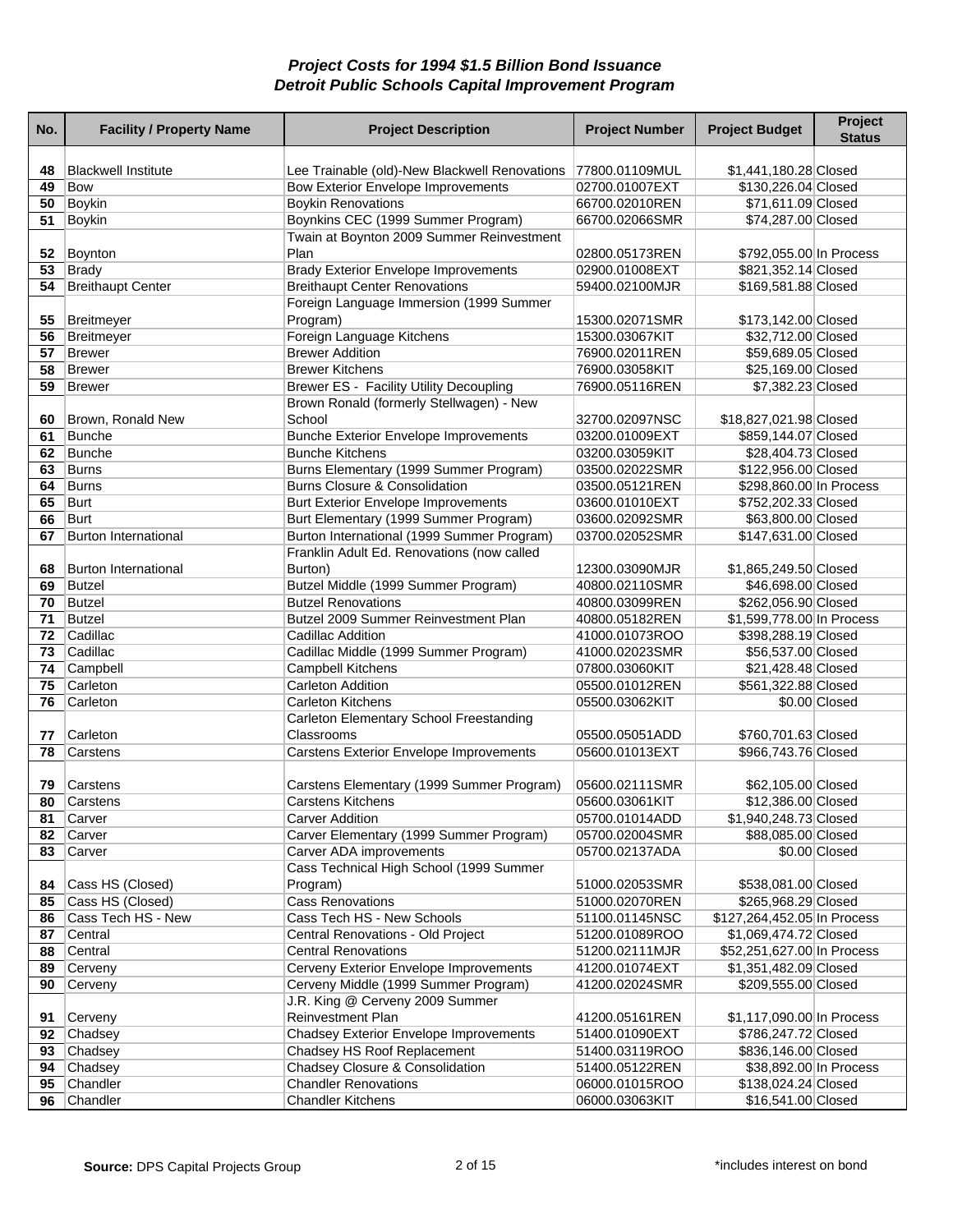| No. | <b>Facility / Property Name</b>                                    | <b>Project Description</b>                                | <b>Project Number</b>            | <b>Project Budget</b>                         | Project<br><b>Status</b> |
|-----|--------------------------------------------------------------------|-----------------------------------------------------------|----------------------------------|-----------------------------------------------|--------------------------|
| 97  | Charles C. Rogers Academy                                          | Herman/Rogers Elementary (1999 Summer<br>Program)         | 53100.02011SMR                   | \$343,734.00 Closed                           |                          |
|     |                                                                    | Charles Wright Academy (formerly Taft) New                |                                  |                                               |                          |
| 98  | Charles Wright Academy                                             | School                                                    | 26200.01140NSC                   | \$23,355,514.04 Closed                        |                          |
| 99  | Charles Wright Academy                                             | Charles Wright (Taft)                                     | 26200.05066REN                   | \$300,279.64 Closed                           |                          |
|     | 100 Childrens Museum                                               | Children's Museum Renovation                              | 70800.03015REN                   | \$2,772,441.28 Closed                         |                          |
|     | Children's Museum (Old - Sold<br>101 Property)                     | Children's Museum                                         | CMS00.03138REN                   | \$397,723.65 Closed                           |                          |
|     | 102 Clara Arthur (formerly Fisher)                                 | Clara Arthur (formerly Fisher) Renovations                | 41100.01079REN                   | \$12,824.52 Closed                            |                          |
|     | 103 Clara Arthur (formerly Fisher)                                 | Clara Arthur MS (FISHER) Closures &<br>Consolidations     | 41100.02161REN                   | \$448,369.70 Closed                           |                          |
|     | 104 $ $ Clark                                                      | <b>Clark Addition</b>                                     | 06300.02015REN                   | \$132,640.84 Closed                           |                          |
|     | $105$ Clark                                                        | <b>Clark Boilers</b>                                      | 06300.02132MUL                   | \$868,492.20 Closed                           |                          |
|     | 106 Clark                                                          | Clark 2009 Summer Reinvestment Plan                       | 06300.05168REN                   | \$361,639.00 In Process                       |                          |
|     | 107 Clement, Roberto                                               | Roberto Clemente ES (formerly Beard) - New<br>School      | 26600.02096NSC                   | \$19,574,356.65 Closed                        |                          |
|     | 108 Clement, Roberto                                               | Roberto Clemente Summer Projects                          | 26600.05183REN                   |                                               | \$0.00 In Process        |
|     | 109 Cleveland                                                      | <b>Cleveland Exterior Envelope Improvements</b>           | 41400.01075EXT                   | \$115,476.97 Closed                           |                          |
|     | 110 Cleveland                                                      | Cleveland Middle (1999 Summer Program)                    | 41400.02067SMR                   | \$300,086.00 Closed                           |                          |
|     | 111 Cleveland                                                      | Cleveland Closure & Consolidation                         | 41400.05123REN                   |                                               | \$0.00 In Process        |
|     | 112 Clippert                                                       | <b>Clippert Addition</b>                                  | 06500.01076ADD                   | \$564,792.47 Closed                           |                          |
|     | 113 Clippert                                                       | Clippert Elementary (1999 Summer Program)                 | 06500.02127SMR                   | \$13,665.00 Closed                            |                          |
|     | 114 Clippert                                                       | <b>Clippert Roof Replacement</b>                          | 06500.03021ROO                   | \$153,310.80 Closed                           |                          |
|     |                                                                    |                                                           |                                  |                                               |                          |
|     | 115 Clippert                                                       | <b>Clippert Elementary - Freestanding Classrooms</b>      | 06500.03149ADD                   | \$2,589,396.98 Closed                         |                          |
|     | 116 $\overline{\text{Cody}}$                                       | <b>Cody Renovations</b>                                   | 51600.01091ROO                   | \$1,313,739.86 Closed                         |                          |
|     | 117 $\vert$ Cody                                                   | Cody High School (1999 Summer Program)                    | 51600.02005SMR                   | \$649,622.00 Closed                           |                          |
|     | 118 $\vert$ Cody                                                   | Cody High School Small Learning Communities               | 51600.02152REN                   | \$365,025.01 Closed                           |                          |
|     | 119 $\vert$ Cody                                                   | Cody HS Auditorium Upgrades                               | 51600.05013REN                   | \$833,322.05 Closed                           |                          |
|     | 120 $\vert$ Cody                                                   | Cody 2009 Summer Reinvestment Plan                        | 51600.05162REN                   | \$1,678,871.00 In Process                     |                          |
|     | 121 Coffey                                                         | Coffey Reconfiguration from 6-8 to K-8                    | 41600.05101REN                   | \$171,137.41 Closed                           |                          |
|     | 122 Columbus                                                       | <b>Columbus Exterior Envelope Improvements</b>            | 41800.01077EXT                   | \$706,841.02 Closed                           |                          |
|     | 123 Columbus                                                       | Brewer @ Columbus 2009 Summer<br><b>Reinvestment Plan</b> | 41800.05178REN                   | \$398,802.00 In Process                       |                          |
|     |                                                                    | Communication & Media Arts High (1999                     |                                  |                                               |                          |
|     | 124 Comm/Media Arts                                                | Summer Prog)                                              | 52600.02026SMR                   | \$59,217.00 Closed                            |                          |
|     | 125 Commerce                                                       | <b>Commerce New Schools</b>                               | 50800.01092REN                   | \$160,781.49 Closed                           |                          |
|     |                                                                    | Commerice High School (1999 Summer                        |                                  |                                               |                          |
|     | 126 Commerce                                                       | Program)                                                  | 50800.02039SMR                   | \$25,768.00 Closed                            |                          |
|     | 127 Condon Middle                                                  | Condon Athletic Fields                                    | 42000.05037ATH                   |                                               | \$0.00 Canceled          |
|     | 128 Cooke                                                          | Cooke Elementary (1999 Summer Program)                    | 06900.02093SMR                   | \$236,573.00 Closed                           |                          |
|     | 129 Cooke                                                          | Cooke Elementary/Middle School Renovation                 | 06900.05008EXT                   | \$1,124,514.56 Closed                         |                          |
|     | 130 Cooley (and Dexter program)                                    | <b>Cooley Renovations</b>                                 | 52000.01093REN                   | \$225,093.65 Closed                           |                          |
|     | 131 Cooley (and Dexter program)                                    | Cooley High School (1999 Summer Program)                  | 52000.02027SMR                   | \$587,282.00 Closed                           |                          |
|     | 132 Cooley (and Dexter program)<br>133 Cooley (and Dexter program) | Cooley Health Safety & Security                           | 52000.02123HSS                   | \$288,431.31 Closed                           |                          |
|     | 134 Cooley (and Dexter program)                                    | Cooley Special Ed and Roofing<br>Cooley HS Auditorium     | 52000.03022MUL<br>52000.05014REN | \$10,171,587.07 Closed<br>\$880,321.79 Closed |                          |
|     | 135 Cooley (and Dexter program)                                    | Cooley H.S. Tower Renovation                              | 52000.05097REN                   | \$665,296.93 Closed                           |                          |
|     |                                                                    |                                                           |                                  |                                               |                          |
|     | 136 Coolidge                                                       | Coolidge Elementary (1999 Summer Program)                 | 07000.02006SMR                   | \$153,908.00 Closed                           |                          |
|     | 137 Cooper                                                         | Cooper Exterior Envelope Improvements                     | 07100.01016EXT                   | \$1,089,995.42 Closed                         |                          |
|     |                                                                    | Cooper Elementary - Closures and                          |                                  |                                               |                          |
|     | 138 Cooper                                                         | Consolidations                                            | 07100.02158REN                   | \$254,283.18 Closed                           |                          |
|     | 139 Courtis                                                        | Courtis Roof Replacement                                  | 05400.03023ROO                   | \$326,774.46 Closed                           |                          |
|     | 140 Courville                                                      | <b>Courville Exterior Envelope Improvements</b>           | 07200.01017EXT                   | \$1,038,666.03 Closed                         |                          |
|     | 141 Courville                                                      | Courville Elementary (1999 Summer Program)                | 07200.02068SMR                   | \$234,935.00 Closed                           |                          |
|     | $\overline{142}$ Crary                                             | Crary Elementary (1999 Summer Program)                    | 07500.02028SMR                   | \$85,311.00 Closed                            |                          |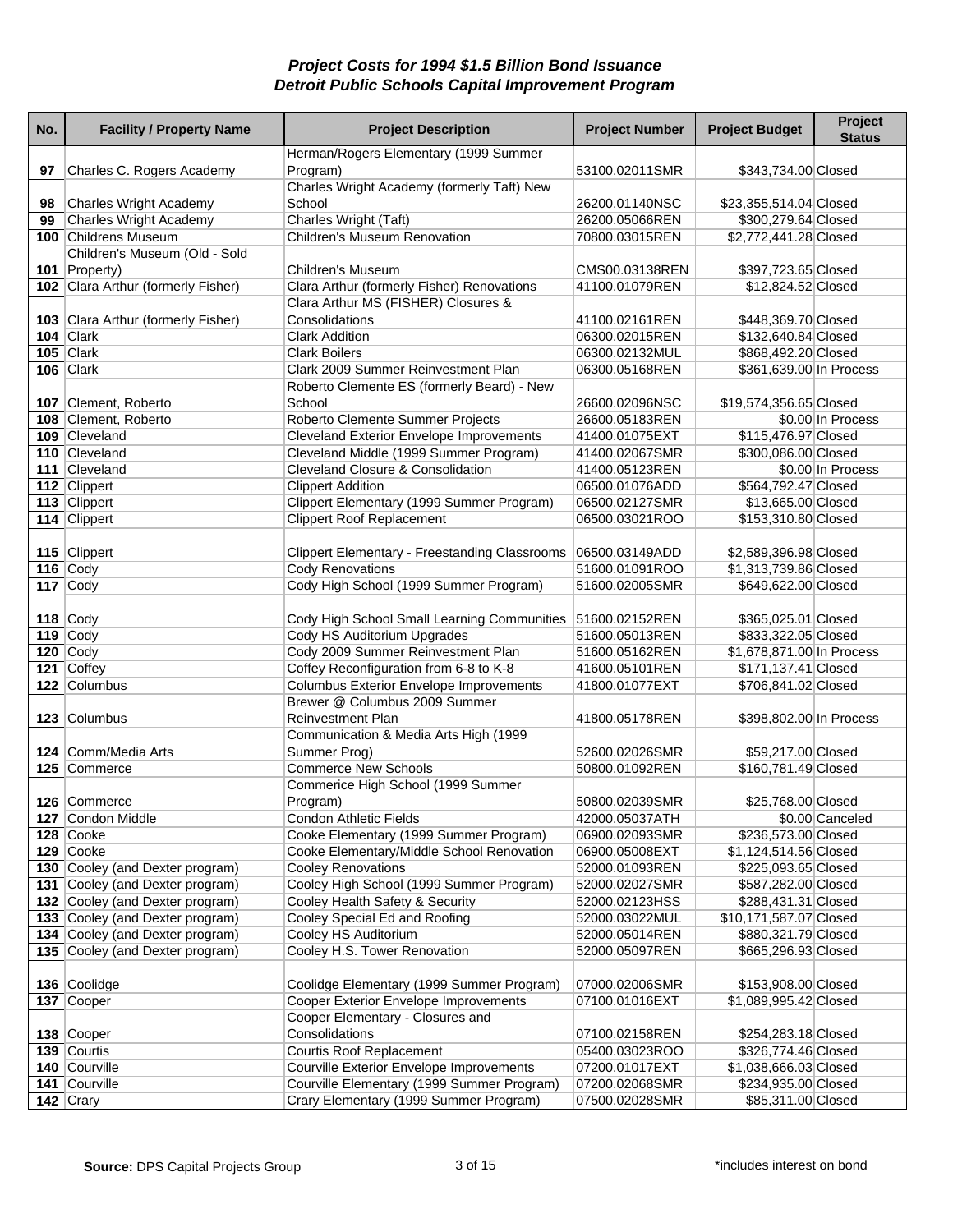| No. | <b>Facility / Property Name</b>                                            | <b>Project Description</b>                            | <b>Project Number</b> | <b>Project Budget</b>       | Project<br><b>Status</b> |
|-----|----------------------------------------------------------------------------|-------------------------------------------------------|-----------------------|-----------------------------|--------------------------|
|     | 143 $Cary$                                                                 | Crary Elementary/Middle School Renovation             | 07500.05009REN        | \$627,053.06 Closed         |                          |
|     | 144 Crockett - demolished                                                  | Crockett                                              | 59100.01094ROO        | \$466,659.50 Closed         |                          |
|     |                                                                            | Crockett Career Center (1999 Summer                   |                       |                             |                          |
|     | 145 Crockett - demolished                                                  | Program)                                              | 59100.02055SMR        | \$28,802.00 Closed          |                          |
|     | 146 Crockett - demolished                                                  | <b>Crockett Renovations</b>                           | 59100.04026REN        | \$97,717.80 Closed          |                          |
|     | 147 Crockett, formerly Burroughs                                           | <b>Burroughs Exterior Envelope Improvements</b>       | 40600.01072EXT        | \$1,220,930.05 Closed       |                          |
|     | 148 Crockett, formerly Burroughs                                           | Burroughs Middle School - Closures and<br>Consolidati | 40600.03146REN        | \$45,420.69 Closed          |                          |
|     | 149 Crockett, formerly Burroughs                                           | Crockett to Burroughs Closure & Consolidation         | 40600.05059REN        | \$2,332,724.03 Closed       |                          |
|     | 150 Crosman (UAEI)                                                         | Crosman Demo                                          | 68800.05017DEM        |                             | \$0.00 Closed            |
|     | 151 Cultural Center - Old Burton                                           | <b>Burton Addition</b>                                | 03700.01011MUL        | \$1,160,823.53 Closed       |                          |
|     | 152 Cultural Center - Old Burton                                           | Old Burton Remodel-Offices - CANCELED                 | 03700.03131REN        |                             | \$0.00 Closed            |
|     | 153 Cultural Center ECC - Old Burton                                       | <b>Burton Multiple Scope Project</b>                  | 05100.03019MUL        | \$1,355,368.20 Closed       |                          |
|     |                                                                            | Cultural Center ECC (Burton) Early Childhood          |                       |                             |                          |
|     | 154 Cultural Center ECC - Old Burton                                       | Cente                                                 | 05100.03100MJR        | \$703,209.80 Closed         |                          |
|     | 155 Davison                                                                | Davison Elementary (1999 Summer Program)              | 08800.02069SMR        | \$112,668.00 Closed         |                          |
|     |                                                                            | Davison Elementary - Closures and                     |                       |                             |                          |
|     | 156 Davison                                                                | Consolidations                                        | 08800.02159REN        | \$168,115.90 Closed         |                          |
|     | 157 Davison                                                                | Davison Summer Project                                | 08800.05184REN        |                             | \$0.00 In Process        |
|     |                                                                            | Davison (formerly Jacoby ES) (1999 Summer             |                       |                             |                          |
|     | 158 Davison Annex (formerly Jacoby)                                        | Program)                                              | 18700.02073SMR        | \$122,954.00 Closed         |                          |
|     |                                                                            | Davison (formerly Jacoby) Closure &                   |                       |                             |                          |
|     | 159 Davison Annex (formerly Jacoby)                                        | Consolidation                                         | 18700.03147REN        | \$650,336.50 Closed         |                          |
|     | 160 Delaware Printing                                                      | <b>Delaware Print Shop</b>                            | DEL00.04037DEM        | \$82,723.42 Closed          |                          |
|     | 161 Denby HS                                                               | Denby Exterior Envelope Improvements                  | 52400.01095EXT        | \$2,097,356.87 Closed       |                          |
|     |                                                                            | Denby High School Small Learning                      |                       |                             |                          |
|     | 162 Denby HS                                                               | Communities                                           | 52400.02148REN        | \$146,935.83 Closed         |                          |
|     | 163 Denby HS                                                               | Denby HS (Football Field)                             | 52400.05028ATH        | \$2,797,618.47 Closed       |                          |
|     | 164 Denby HS                                                               | Denby Summer Project                                  | 52400.05185REN        |                             | \$0.00 In Process        |
|     | 165 Detroit City HS                                                        | Detroit City HS Addition                              | 26100.02077REN        | \$78,574.13 Closed          |                          |
|     |                                                                            | Detroit City High School (1999 Summer                 |                       |                             |                          |
|     | 166   Detroit City HS                                                      | Program)                                              | 26100.02082SMR        | \$46,516.00 Closed          |                          |
|     |                                                                            | Day School for the Deaf (1999 Summer                  |                       |                             |                          |
|     | 167 Detroit Day School for the Deaf                                        | Program)                                              | 32600.02056SMR        | \$13,020.00 Closed          |                          |
|     |                                                                            | School for Deaf ADA improvements (canceled)           | 32600.02139ADA        | \$8,430.88 Closed           |                          |
|     | 168 Detroit Day School for the Deaf<br>169 Detroit Day School for the Deaf | School for Deaf Roof Replacement - Canceled           | 32600.03024ROO        |                             | \$0.00 Closed            |
|     | 170 Detroit HS Fine Arts                                                   | Detroit HS Fine Arts New Schools                      | 52700.01107NSC        | \$2,699,445.33 Closed       |                          |
|     |                                                                            | Detroit HS of Fine/Performing Arts(1999               |                       |                             |                          |
|     | 171   Detroit HS Fine Arts                                                 | Summer)                                               | 52700.02057SMR        | \$109,815.00 Closed         |                          |
|     | 172 Detroit HS Fine Arts                                                   | Detroit HS for the Fine & Performing Arts             | 52700.05022DEM        | \$504,110.79 Closed         |                          |
|     | 173 Detroit Math & Science Academy                                         | Science Academy Major Remodel                         | 33200.02090MJR        | \$8,407,962.03 Closed       |                          |
|     | Detroit School of Arts (formerly                                           |                                                       |                       |                             |                          |
|     | 174 $ FPA\rangle$                                                          | Detroit School of Arts - New School                   | 50500.01146NSC        | \$118,883,371.28 In Process |                          |
|     |                                                                            | Washington Career Center (1999 Summer                 |                       |                             |                          |
|     | 175   Detroit Transition Center East                                       | Program)                                              | 37200.02078SMR        | \$141,722.00 Closed         |                          |
|     | 176   Detroit Transition Center East                                       | George Washington Careers Ctr. Renovation             | 37200.02163SPE        | \$282,877.53 Closed         |                          |
|     |                                                                            | Washington Career Ctr. - Closure &                    |                       |                             |                          |
|     | 177   Detroit Transition Center East                                       | Consolidations                                        | 37200.05069SPE        | \$1,851,886.35 Closed       |                          |
|     | 178   Detroit Transition Center West                                       | Deiter Special Ed. - Closure & Consolidations         | 24900.05070SPE        | \$988,858.00 Closed         |                          |
|     | 179 Dewey                                                                  | Dewey Exterior Envelope Improvements                  | 07300.01018EXT        | \$609,931.84 Closed         |                          |
|     | 180 Dewey                                                                  | Dewey Center (1999 Summer Program)                    | 07300.02058SMR        | \$177,974.00 Closed         |                          |
|     | 181 Dewey                                                                  | Dewey Roof Replacement                                | 07300.03025ROO        | \$330,770.46 Closed         |                          |
|     | 182 Dewey                                                                  | Malcolm X to Dewey                                    | 07300.05089REN        | \$1,001,467.87 Closed       |                          |
|     | 183 Districtwide                                                           | District Wide Land Acquisition                        | 00000.01113LND        | \$6,375,130.78 Closed       |                          |
|     | 184 Districtwide                                                           | <b>District Wide Demolition</b>                       | 00000.01114DEM        | \$4,597,050.94 Closed       |                          |
|     | 185 Districtwide                                                           | <b>District Wide Educational Consultant</b>           | 00000.01115EDU        | \$684,712.31 Closed         |                          |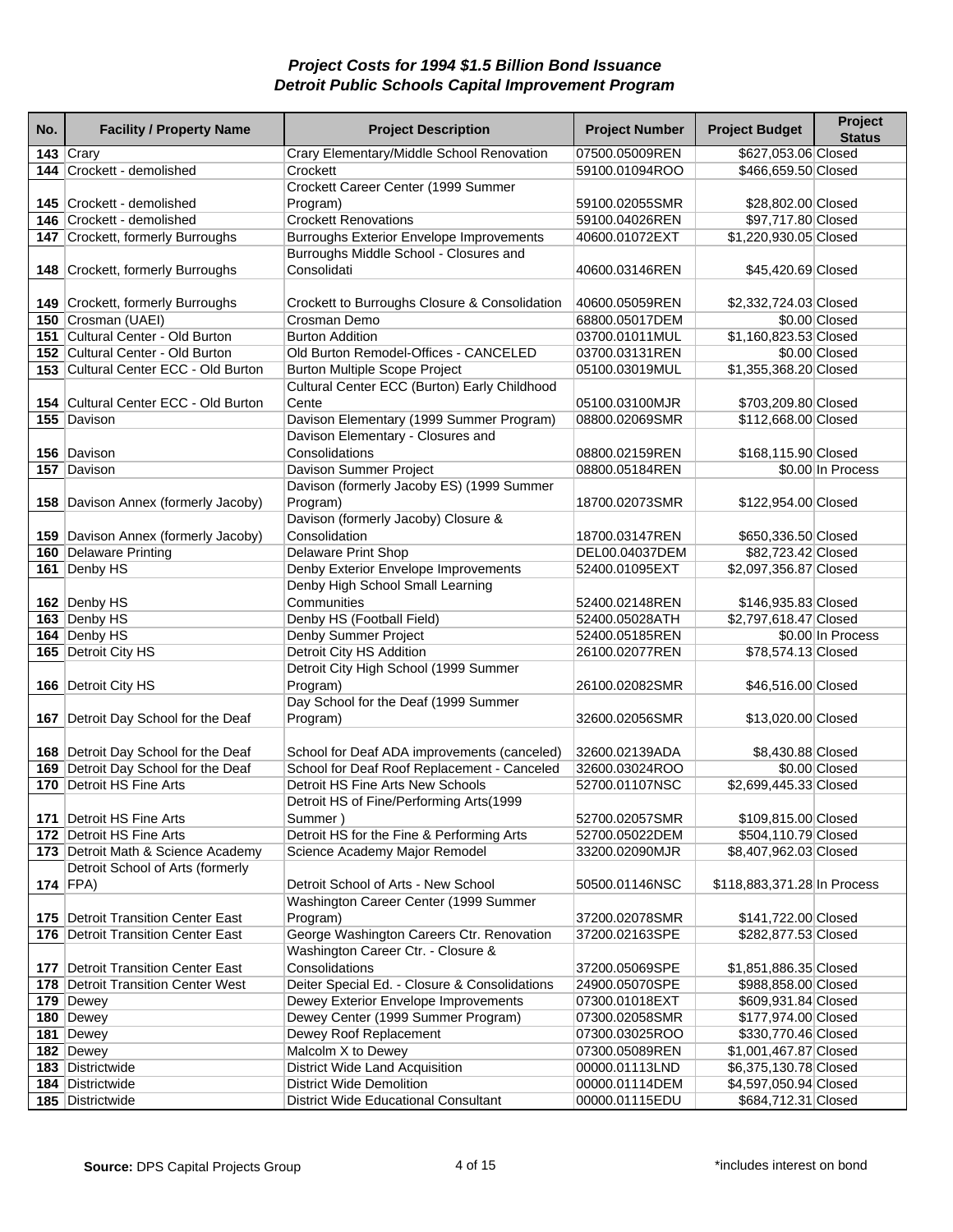| No. | <b>Facility / Property Name</b>      | <b>Project Description</b>                                                        | <b>Project Number</b>            | <b>Project Budget</b>                      | Project<br><b>Status</b>      |
|-----|--------------------------------------|-----------------------------------------------------------------------------------|----------------------------------|--------------------------------------------|-------------------------------|
|     | 186 Districtwide                     | District Wide General Contigency                                                  | 00000.01116GEN                   | \$10,907,816.95 DPS - Inactive             |                               |
|     | 187 Districtwide                     | <b>District Wide Boilers</b>                                                      | 00000.01117BLR                   | \$3,607,425.84 Closed                      |                               |
|     | 188 Districtwide                     | <b>District Wide Buses</b>                                                        | 00000.01149BUS                   | \$28,146,506.62 DPS - Inactive             |                               |
|     | 189 Districtwide                     | District Wide Program Management                                                  | 00000.01999PMT                   | \$161,007,856.49 In Process                |                               |
|     | 190 Districtwide                     | <b>District Wide Lighting</b>                                                     | 00000.02092LTG                   | \$9,726,716.48 Closed                      |                               |
|     | 191 Districtwide                     | District Wide Playfields (S'Western HS)                                           | 00000.02093ATH                   | \$13,692,041.64 Closed                     |                               |
|     | 192 Districtwide                     | District Wide Roof Replacement                                                    | 00000.02094ROO                   | \$9,177,195.65 Closed                      |                               |
|     | 193 Districtwide                     | <b>District Wide Information Technology</b>                                       | 00000.02095ITM                   |                                            | \$0.00 Closed                 |
|     | 194 Districtwide                     | <b>District Wide Facility Assessment Survey</b>                                   | 00000.02113FAS                   | \$610,807.00 Closed                        |                               |
|     | 195 Districtwide                     | District Wide Health Safety & Security                                            | 00000.02114HSS                   | \$341,181.63 Closed                        |                               |
|     | 196 Districtwide                     | <b>District Wide Renovations</b>                                                  | 00000.02116REN                   |                                            | \$0.00 Closed                 |
|     | 197 Districtwide                     | <b>District Wide Security Upgrade</b>                                             | 00000.02117SEC                   |                                            | \$0.00 Closed                 |
|     | 198 Districtwide                     | <b>AMAC Program Management Settlement</b>                                         | 00000.02146BND                   | \$1,006,137.72 Closed                      |                               |
|     | 199 Districtwide                     | <b>District Wide Playstructures</b>                                               | 00000.02166ATH                   |                                            | \$0.00 Closed                 |
|     | 200 Districtwide                     | <b>District Wide Bond Group</b>                                                   | 00000.02200BND                   |                                            | \$4,198,284.06 DPS - Inactive |
|     | 201 Districtwide                     | <b>District Wide Information Technology</b>                                       | 00000.03056ITM                   | \$96,240,203.43 In Process                 |                               |
|     | 202 Districtwide                     | District Wide Health Safety & Security                                            | 00000.03085HSS                   | \$11,058,279.22 Closed                     |                               |
|     | 203 Districtwide                     | <b>District Wide Ballfields</b>                                                   | 00000.03086ATH                   | \$2,173,266.83 Closed                      |                               |
|     | 204 Districtwide                     | District Wide Owner Controlled Insurance                                          | 00000.03101INS                   | \$4,728,245.59 In Process                  |                               |
|     | 205 Districtwide                     | <b>District Wide Power Upgrades</b>                                               | 00000.03120DIS                   | \$49,108,716.00 In Process                 |                               |
|     | 206 Districtwide                     | <b>District Wide Pool Upgrades</b>                                                | 00000.03121REN                   | \$2,818,786.40 In Process                  |                               |
|     |                                      |                                                                                   |                                  |                                            |                               |
|     | 207 Districtwide                     | District Wide Bleacher Upgrades - CANCELED                                        | 00000.03123ATH                   |                                            | \$0.00 Closed                 |
|     | 208 Districtwide                     | <b>DIA Parking Structure</b>                                                      | 00000.03127PRK                   | \$5,025.00 Closed                          |                               |
|     | 209 Districtwide                     | District Wide Kitchen Upgrades                                                    | 00000.03133KIT                   | \$18,475,383.15 In Process                 |                               |
|     | 210 Districtwide                     | District Wide FF&E                                                                | 00000.03144FFE                   | \$1,065,016.96 Closed                      |                               |
|     | 211 Districtwide                     | DW Closure and Consolidation 2005                                                 | 00000.03154EDU                   | \$87,015.27 Closed                         |                               |
|     | 212 Districtwide                     | District Wide Bleachers (Interior/Exterior)                                       | 00000.04020ATH                   | \$1,772,580.35 Closed                      |                               |
|     | 213 Districtwide                     | District Wide Radio Communication Equip Only                                      | 00000.05004FFE                   |                                            | \$0.00 In Process             |
|     | 214 Districtwide                     | District Wide Bathroom                                                            | 00000.05005BRM                   | \$3,746,787.42 Closed                      |                               |
|     | 215 Districtwide                     | District Wide Auditorium Rigging                                                  | 00000.05031REN                   |                                            | \$0.00 Closed                 |
|     | 216 Districtwide                     | District Wide PA System Upgrades                                                  | 00000.05041DIS                   | \$577,421.01 Closed                        |                               |
|     | 217 Districtwide                     | District Wide Signage                                                             | 00000.05046SGN                   | \$193,870.27 Closed                        |                               |
|     | 218 Districtwide                     | Claims and Settlements CIP Account                                                | 00000.05082LGL                   | \$6,117,063.79 In Process                  |                               |
|     | 219 Districtwide                     | DW Life Safety Building Enhancements                                              | 00000.05090DIS                   | \$30,494.40 Closed                         |                               |
|     |                                      |                                                                                   |                                  |                                            |                               |
|     | 220 Districtwide                     | District Wide Boiler/Heating System Upgrades                                      | 00000.05098FAS                   | \$63,619.56 Closed                         |                               |
|     | 221 Districtwide                     | DW Security - Bleacher Surveillance                                               | 00000.05107HSS                   | \$131,953.78 Closed                        |                               |
|     | 222 Districtwide                     | <b>Facilities Master Plan</b>                                                     | 00000.05114FAS                   | \$500,000.00 In Process                    |                               |
|     | 223 Districtwide                     | DW MDF/IDF Ventilation                                                            | 00000.05115HVA                   |                                            | \$0.00 Closed                 |
|     | 224 Districtwide                     | DW Police Mini Station                                                            | 00000.05133REN                   | \$584,785.00 In Process                    |                               |
|     | 225 Districtwide                     | District Wide 2008 Demolition                                                     | 00000.05146DEM                   | \$4,600,000.00 In Process                  |                               |
|     | 226 Districtwide                     | <b>Facility Master Plan</b>                                                       | 00000.07000FMP                   |                                            | \$0.00 In Process             |
|     | 227 Districtwide                     | Blackwell MS Boiler - CANCELED                                                    | 31600.03092BLR                   |                                            | \$0.00 Closed                 |
|     | 228 Districtwide                     | <b>Central Constellation Site Improvements</b>                                    | CEN00.01127SIT                   | \$1,477,878.30 Closed                      |                               |
|     | 229 Districtwide                     | <b>Chadsey Constellation Site Improvements</b>                                    | CHA00.01128SIT                   | \$368,470.76 Closed                        |                               |
|     | 230 Districtwide                     | Cody Constellation Site Improvements                                              | COD00.01118SIT                   | \$1,070,646.25 Closed                      |                               |
|     | 231 Districtwide                     | Cooley Constellation Site Improvements                                            | COO00.01119SIT                   | \$854,814.46 Closed                        |                               |
|     | 232 Districtwide                     | Denby Constellation Site Improvements                                             | DEN00.01129SIT                   | \$801,946.37 Closed                        |                               |
|     | 233 Districtwide                     | <b>Finney Constellation Site Improvements</b>                                     | FIN00.01130SIT                   | \$663,039.76 Closed                        |                               |
|     | 234 Districtwide                     | Ford Constellation Site Improvements                                              | FOR00.01131SIT                   | \$691,192.22 Closed                        |                               |
|     | 235 Districtwide                     | Kettering Constellation Site Improvements                                         | KET00.01132SIT                   | \$959,932.67 Closed                        |                               |
|     | 236 Districtwide<br>237 Districtwide | King Constellation Site Improvements<br>Mackenzie Constellation Site Improvements | KIN00.01133SIT<br>MAC00.01134SIT | \$432,625.16 Closed<br>\$641,488.77 Closed |                               |
|     | 238 Districtwide                     | Mumford Constellation Site Improvements                                           | MUM00.01120SIT                   | \$762,116.00 Closed                        |                               |
|     |                                      |                                                                                   |                                  |                                            |                               |
|     | 239 Districtwide                     | Murray-Wright Constellation Site Improvements   MUR00.01121SIT                    |                                  | \$616,226.17 Closed                        |                               |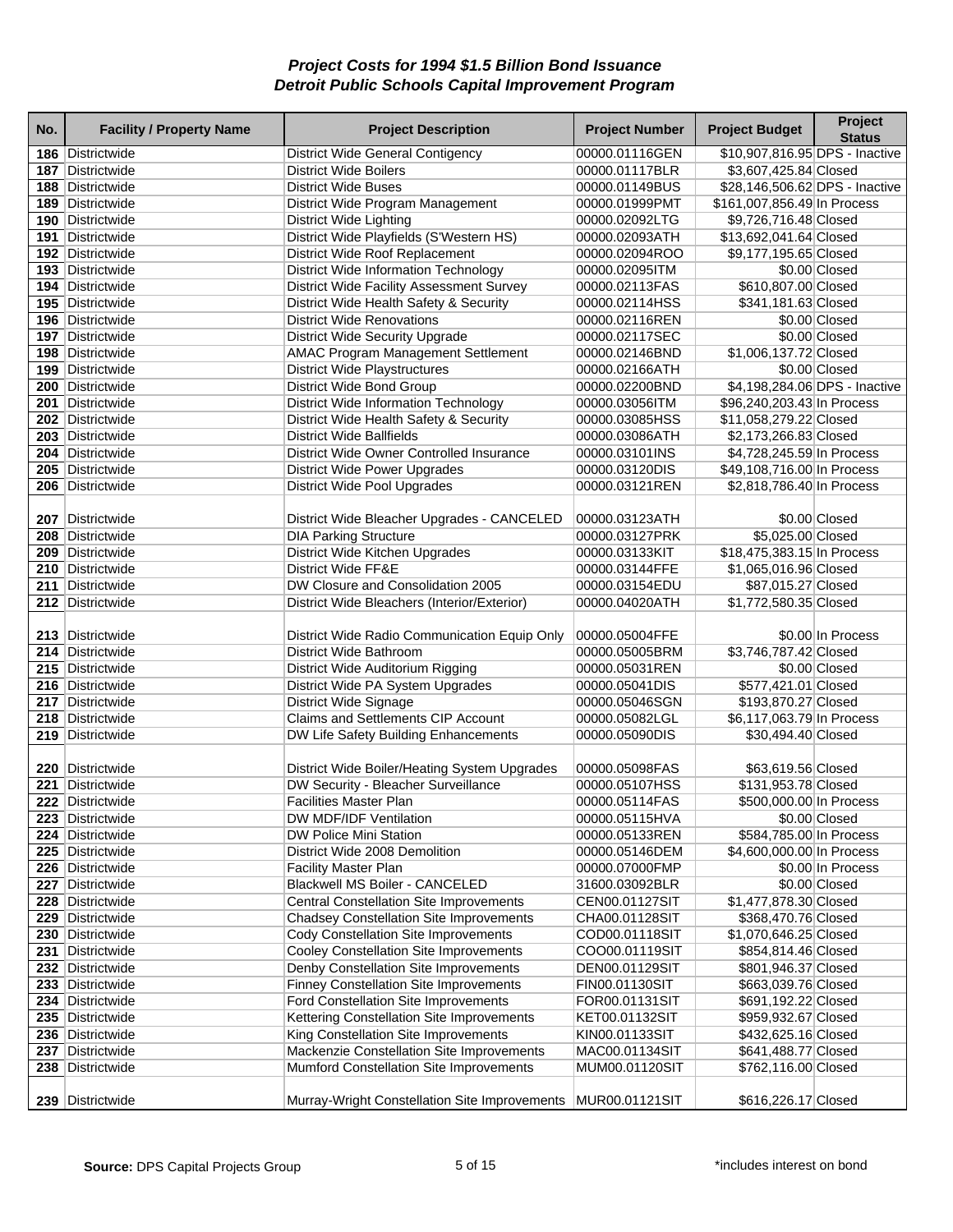| No. | <b>Facility / Property Name</b>   | <b>Project Description</b>                                                             | <b>Project Number</b>            | <b>Project Budget</b>                      | Project<br><b>Status</b> |
|-----|-----------------------------------|----------------------------------------------------------------------------------------|----------------------------------|--------------------------------------------|--------------------------|
|     |                                   | Northwestern Activity Center ADA                                                       |                                  |                                            |                          |
|     | 240 Districtwide                  | improvements                                                                           | NAC00.02142ADA                   |                                            | \$0.00 Closed            |
|     | 241 Districtwide                  | Northern Constellation Site Improvements                                               | NOR00.01122SIT                   | \$1,324,142.89 Closed                      |                          |
|     | 242 Districtwide                  |                                                                                        | NWR00.01123SIT                   |                                            |                          |
|     | 243 Districtwide                  | Northwestern Constellation Site Improvements<br>Osborn Constellation Site Improvements | OSB00.01135SIT                   | \$630,007.02 Closed<br>\$492,445.39 Closed |                          |
|     | 244 Districtwide                  | Pershing Constellation Site Improvements                                               | PER00.01136SIT                   | \$843,857.22 Closed                        |                          |
|     | 245 Districtwide                  | Redford Constellation Site Improvements                                                | RED00.01124SIT                   | \$778,734.27 Closed                        |                          |
|     |                                   |                                                                                        |                                  |                                            |                          |
|     | 246 Districtwide                  | Southeastern Constellation Site Improvements                                           | SER00.01125SIT                   | \$896,491.13 Closed                        |                          |
|     |                                   |                                                                                        |                                  |                                            |                          |
|     | 247 Districtwide                  | Southwestern Constellation Site Improvements                                           | SWR00.01137SIT                   | \$552,406.78 Closed                        |                          |
|     | 248 Districtwide                  | Western Constellation Site Improvements                                                | WES00.01126SIT                   | \$483,713.40 Closed                        |                          |
|     | 249 Dixon                         | Dixon Elementary (1999 Summer Program)                                                 | 09000.02007SMR                   | \$99,282.00 Closed                         |                          |
|     | 250 Dossin                        | Dossin Elementary (1999 Summer Program)                                                | 09100.02029SMR                   | \$81,459.00 Closed                         |                          |
|     | 251 Drew                          | Drew Closure & Consolidation                                                           | 42800.05124REN                   | \$442,323.00 In Process                    |                          |
|     | 252 Drew<br>253 Duffield          | <b>Drew Summer Projects</b><br><b>Duffield Renovations</b>                             | 42800.05186REN                   |                                            | \$0.00 In Process        |
|     |                                   |                                                                                        | 09500.01019REN                   | \$60,446.00 Closed                         |                          |
|     | 254 Duke Ellington formerly Parks | Duke Ellington MS (formerly Rosa Parks C & C) 77700.05067REN                           |                                  | \$903,940.18 Closed                        |                          |
|     | 255 Durfee                        | Durfee Roof Replacement                                                                | 43000.03026ROO                   | \$916,471.22 Closed                        |                          |
|     | 256 Durfee                        | Durfee 2009 Summer Reinvestment Plan                                                   | 43000.05167REN                   | \$747,040.00 In Process                    |                          |
|     | 257 Earhart                       | Earhart Middle (1999 Summer Program)                                                   | 43200.02129SMR                   | \$82,377.00 Closed                         |                          |
|     | 258 Earhart                       | <b>Earhart Roof Replacement</b>                                                        | 43200.05050ROO                   | \$476,723.01 Closed                        |                          |
|     | 259 East Side Bus Facility        | Eastside Bus Terminal Upgrade                                                          | 72400.03128SIT                   | \$2,017,467.25 Closed                      |                          |
|     |                                   | Eastside (formerlyBlackwell) Early Learning                                            |                                  |                                            |                          |
|     | 260 Eastside ELC                  | Center                                                                                 | 31600.03095MJR                   | \$584,460.30 Closed                        |                          |
|     | 261 Edison                        | <b>Edison Renovations</b>                                                              | 10400.01020REN                   | \$24,105.98 Closed                         |                          |
|     | 262 Edison                        | Edison Elementary (1999 Summer Program)                                                | 10400.02094SMR                   | \$177,909.00 Closed                        |                          |
|     |                                   |                                                                                        |                                  |                                            |                          |
|     | 263 Edmonson                      | Edmonson Elementary (1999 Summer Program) 10500.02059SMR                               |                                  | \$15,386.00 Closed                         |                          |
|     | 264 Edmonson                      | Edmonson Roof Replacement                                                              | 10500.03027ROO                   | \$254,440.00 Closed                        |                          |
|     | 265 Edmonson                      | <b>Edmonson Renovations - CANCELED</b>                                                 | 10500.03050REN                   |                                            | \$0.00 Closed            |
|     | 266 Edmonson<br>267 Edmonson      | Edmonson ES Renovation - CANCELED<br>Edmonson (Remodel)                                | 10500.03137REN<br>10500.05029ADD | \$2,694,958.06 Closed                      | \$0.00 Closed            |
|     |                                   | Elmdale Fine Arts Closures&Consolidations-                                             |                                  |                                            |                          |
|     | 268 Elmdale                       | Canceled                                                                               | 11000.02160REN                   | \$12,019.10 Closed                         |                          |
|     | 269 Elmdale                       | <b>Elmdale Kitchens</b>                                                                | 11000.03064KIT                   | \$24,440.00 Closed                         |                          |
|     | 270 Emerson ELC                   | <b>Emerson ECC</b>                                                                     | 43400.03117ECC                   | \$11,248,657.69 Closed                     |                          |
|     |                                   |                                                                                        |                                  |                                            |                          |
|     | 271 Emerson ES/MS                 | Emerson Elementary (1999 Summer Program)                                               | 43400.02095SMR                   | \$205,967.00 Closed                        |                          |
|     |                                   | Emerson ES/MS Renovation of Basketball                                                 |                                  |                                            |                          |
|     | 272 Emerson ES/MS                 | Courts                                                                                 | 43400.03142REN                   | \$216,278.10 Closed                        |                          |
|     | 273 Emerson ES/MS                 | <b>Emerson ELC - Flooring</b>                                                          | 43400.05092FLR                   | \$29,487.09 Closed                         |                          |
|     | 274 Emerson MS - New              | Emerson MS - New School (Canceled)                                                     | 42200.01142LND                   | \$4,179,806.96 Closed                      |                          |
|     | 275 F. Richards                   | F. Richards New Schools                                                                | 24600.01067REN                   | \$51,578.51 Closed                         |                          |
|     | 276 Fairbanks                     | Fairbanks Roof Replacement                                                             | 11200.02017ROO                   | \$187,378.28 Closed                        |                          |
|     |                                   |                                                                                        |                                  |                                            |                          |
|     | 277 Fairbanks                     | Fairbanks Elementary (1999 Summer Program)                                             | 11200.02070SMR                   | \$47,139.00 Closed                         |                          |
|     | 278 Ferguson                      | Ferguson Exterior Envelope Improvements<br>Catherine Ferguson Academy (1999 Summer     | 74200.01096EXT                   | \$1,062,096.26 Closed                      |                          |
|     | 279 Ferguson                      | Program)                                                                               | 74200.02054SMR                   | \$21,752.00 Closed                         |                          |
|     | $280$ Ferry                       | <b>Ferry Renovations</b>                                                               | 11400.01021EXT                   | \$1,108,023.07 Closed                      |                          |
|     | 281 Ferry                         | <b>Ferry Kitchens</b>                                                                  | 11400.03065KIT                   | \$29,869.00 Closed                         |                          |
|     |                                   | Field Learning Center ADA improvements                                                 |                                  |                                            |                          |
|     | 282 Field Learning Center         | (canceled)                                                                             | 77900.02140ADA                   | \$4,898.44 Closed                          |                          |
|     | $283$ Finney                      | <b>Finney HS Renovations</b>                                                           | 53000.01097REN                   | \$8,317.98 Closed                          |                          |
|     | 284 Finney                        | Finney HS Roof Replacement                                                             | 53000.03028ROO                   | \$1,256,474.75 Closed                      |                          |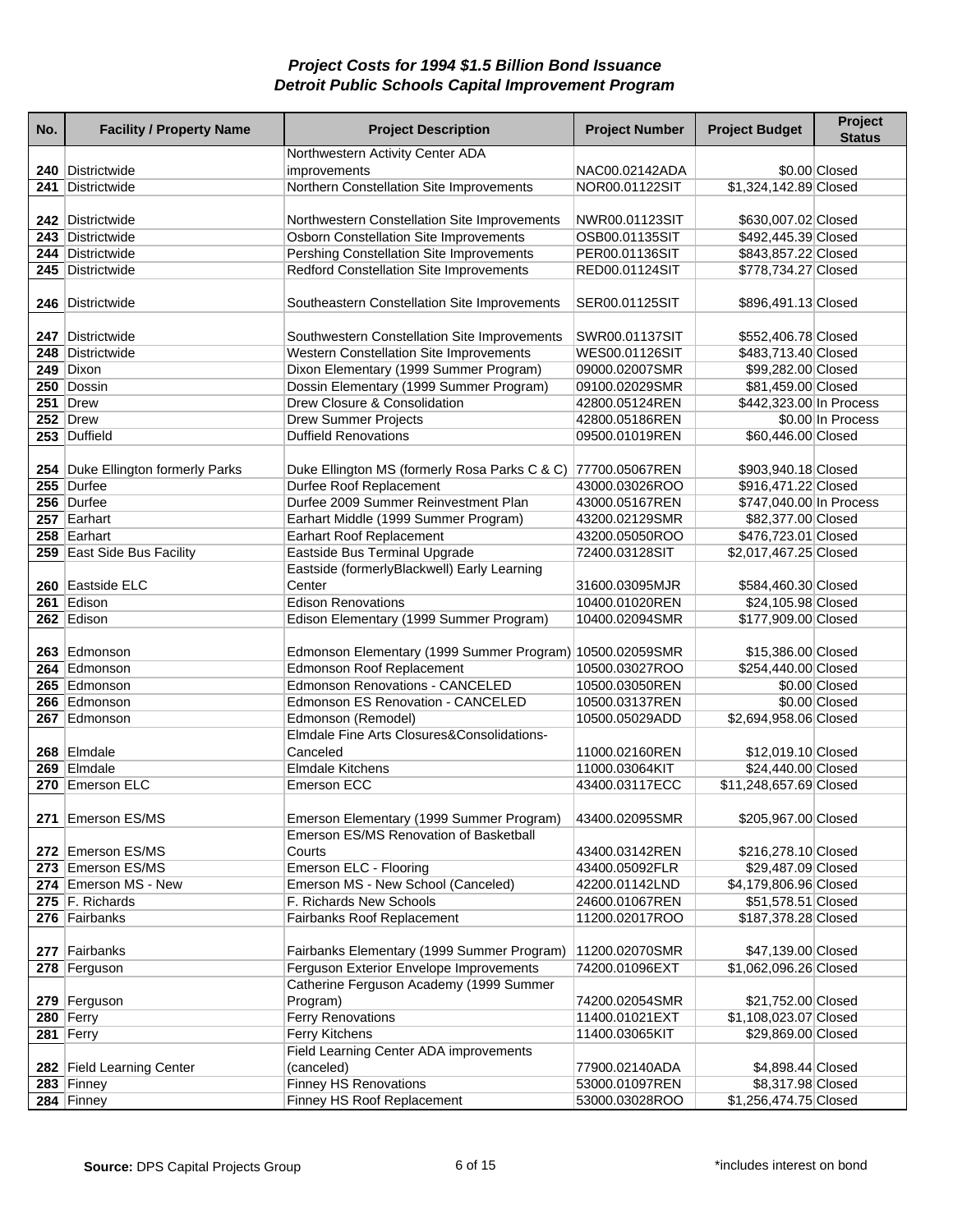| No. | <b>Facility / Property Name</b>              | <b>Project Description</b>                                             | <b>Project Number</b> | <b>Project Budget</b>   | Project<br><b>Status</b> |
|-----|----------------------------------------------|------------------------------------------------------------------------|-----------------------|-------------------------|--------------------------|
|     | 285 Finney                                   | <b>Finney HS Upgrades</b>                                              | 53000.05012MJR        | \$1,318,688.60 Closed   |                          |
|     |                                              | Fisher Building/School Center Building                                 |                       |                         |                          |
|     | 286 Fisher Bldg                              | Relocation                                                             | 70000.03143LND        | \$36,155,789.42 Closed  |                          |
|     |                                              | Burbank Middle School - Closures and                                   |                       |                         |                          |
| 287 | <b>Fisher Magent, formerly Burbank</b>       | Consolidation                                                          | 40500.02157REN        | \$326,011.38 Closed     |                          |
|     |                                              |                                                                        |                       |                         |                          |
|     | 288 Fitzgerald                               | Fitzgerald Elementary (1999 Summer Program)                            | 11800.02040SMR        | \$83,066.00 Closed      |                          |
|     | 289 Fitzgerald                               | Fitzgerald 2006 Closure & Consolidations                               | 11800.05100REN        | \$362,078.07 Closed     |                          |
|     |                                              | Fleming Elementary School Closure &                                    |                       |                         |                          |
|     | 290 Fleming                                  | Consolidation                                                          | 11900.03152REN        | \$1,672,191.20 Closed   |                          |
|     | 291 Fleming                                  | Fleming 2009 Summer Reinvestment Plan                                  | 11900.05179REN        | \$226,323.00 In Process |                          |
|     | 292 FLICS/Old Renaissance                    | Renaissance Exterior Envelope Improvements                             | 57400.01103ROO        | \$410,414.88 Closed     |                          |
|     | 293 FLICS/Old Renaissance                    | Renaissance (Old Canceled) Addition                                    | 57400.01147ADD        | \$570,667.12 Closed     |                          |
|     |                                              | Renaissance High School (1999 Summer                                   |                       |                         |                          |
|     | 294 FLICS/Old Renaissance                    | Program)                                                               | 57400.02034SMR        | \$88,538.00 Closed      |                          |
|     | 295 FLICS/Old Renaissance                    | FLICS Major Remodel (Old Renaissance)                                  | 57400.03011MJR        | \$11,262,492.87 Closed  |                          |
|     |                                              |                                                                        |                       |                         |                          |
|     | 296 Foch MS                                  | Ferdinand Foch Middle (1999 Summer Program) 43800.02114SMR             |                       | \$130,209.00 Closed     |                          |
|     | 297 Foch MS                                  | Foch Roof Replacement                                                  | 43800.03029ROO        | \$354,327.00 Closed     |                          |
|     | 298 Foch MS                                  | <b>Foch Demolition</b>                                                 | 43800.05019DEM        |                         | \$0.00 Closed            |
|     | 299 $ $ Ford ES                              | <b>Ford ES Renovations</b>                                             | 43900.01022ROO        | \$375,552.47 Closed     |                          |
|     | <b>300 Ford ES</b>                           | Ford ES (1999 Summer Program)                                          | 43900.02008SMR        | \$216,976.00 Closed     |                          |
|     | 301 Ford ES                                  | Ford ES Demolition                                                     | 43900.04043DEM        | \$362,625.58 Closed     |                          |
|     | 302 Ford HS                                  | Ford HS Small Learning Communities                                     | 53200.02155REN        | \$761,190.57 Closed     |                          |
|     | 303 Ford HS                                  | Ford HS Roof Replacement                                               | 53200.03030ROO        | \$1,324,497.34 Closed   |                          |
|     | 304 Ford HS                                  | Ford HS Auditorium                                                     | 53200.05068REN        | \$1,150,774.20 Closed   |                          |
|     | 305 Ford HS                                  | Ford HS Closure & Consolidation                                        | 53200.05125REN        | \$489,000.00 In Process |                          |
|     | 306   Fox ELC - Closed                       | Fox ECC Early Childhood Center                                         | 12200.03103ECC        | \$16,109.82 Closed      |                          |
|     | 307 Gardner                                  | <b>Gardner Addition</b>                                                | 13000.01023EXT        | \$340,458.68 Closed     |                          |
|     | 308 Gardner<br>309 Gardner                   | Gardner Elementary (1999 Summer Program)<br><b>Gardner Kitchens</b>    | 13000.02009SMR        | \$59,949.00 Closed      |                          |
|     |                                              |                                                                        | 13000.03084KIT        | \$442,789.77 Closed     |                          |
|     | Garvey Old (vacant), formerly<br>310 Scripps |                                                                        | 33700.02122SMR        | \$21,170.00 Closed      |                          |
|     | 311 Garvey, formerly Jones                   | Scripps Elementary (1999 Summer Program)<br>Jones ES Exterior Envelope | 19300.02029EXT        | \$14,106.99 Closed      |                          |
|     | 312 Garvey, formerly Jones                   | Jones ES Roof Replacement                                              | 19300.03031ROO        | \$296,581.17 Closed     |                          |
|     |                                              |                                                                        |                       |                         |                          |
|     | 313 Garvey, formerly Jones                   | Jones ES / renamed Marcus Garvey Academy                               | 19300.05060REN        | \$59,726.50 Closed      |                          |
|     |                                              | Golightly Career Center (1999 Summer                                   |                       |                         |                          |
|     | 314 Golightly Career Ctr                     | Program)                                                               | 59200.02115SMR        | \$38,508.00 Closed      |                          |
|     | 315 Golightly Education Ctr                  | <b>Golightly Ctr Renovations</b>                                       | 01500.01024EXT        | \$891,176.39 Closed     |                          |
|     | 316 Golightly Education Ctr                  | <b>Golightly Ctr Kitchens</b>                                          | 01500.03069KIT        | \$28,244.00 Closed      |                          |
|     | 317 Golightly Education Ctr                  | <b>Golightly ES Renovation</b>                                         | 01500.03140REN        | \$414,058.01 Closed     |                          |
|     | 318 Golightly Education Ctr                  | Golightly ELC - Flooring                                               | 01500.05093FLR        | \$31,563.61 Closed      |                          |
|     | 319 Golightly Education Ctr                  | <b>Golightly ECC</b>                                                   | 01500.03113ECC        | \$10,984,057.32 Closed  |                          |
|     | 320 Gompers                                  | <b>Gompers Renovations</b>                                             | 13500.01025REN        | \$158,229.78 Closed     |                          |
|     |                                              |                                                                        |                       |                         |                          |
|     | 321 Gompers                                  | Gompers Elementary (1999 Summer Program)                               | 13500.02097SMR        | \$155,731.00 Closed     |                          |
|     | 322 Goodale                                  | Goodale Boiler                                                         | 13600.03108BLR        | \$481,770.13 Closed     |                          |
|     | 323 Goodale                                  | Goodale Elementary School Demolition                                   | 13600.05030DEM        | \$472,879.35 Closed     |                          |
|     | 324 Grant                                    | <b>Grant Kitchens</b>                                                  | 13700.03070KIT        | \$29,329.00 Closed      |                          |
|     | $325$ Grant                                  | <b>Grant ES/MS Freestanding Classrooms</b>                             | 13700.05047ADD        | \$774,788.38 Closed     |                          |
|     | Gratiot Conner (former site of East          | Gratiot & Conner East Maintenance Hub                                  |                       |                         |                          |
|     | $326$ Hub)                                   | (Canceled)                                                             | 91900.04009REN        | \$105,392.10 Closed     |                          |
|     | 327 Grayling                                 | <b>Grayling Boilers</b>                                                | 13800.02126BLR        | \$675,137.82 Closed     |                          |
|     |                                              | <b>Greenfield Park Exterior Envelope</b>                               |                       |                         |                          |
|     | 328 Greenfield Park                          | Improvements                                                           | 13900.01026EXT        | \$674,676.58 Closed     |                          |
|     | 329 Greenfield Union                         | Greenfield Union ES Renovation                                         | 14000.03141REN        | \$1,360,694.41 Closed   |                          |
|     | 330 Greenfield Union                         | <b>Greenfield Union Parking Lot</b>                                    | 14000.05084PRK        | \$214,397.24 Closed     |                          |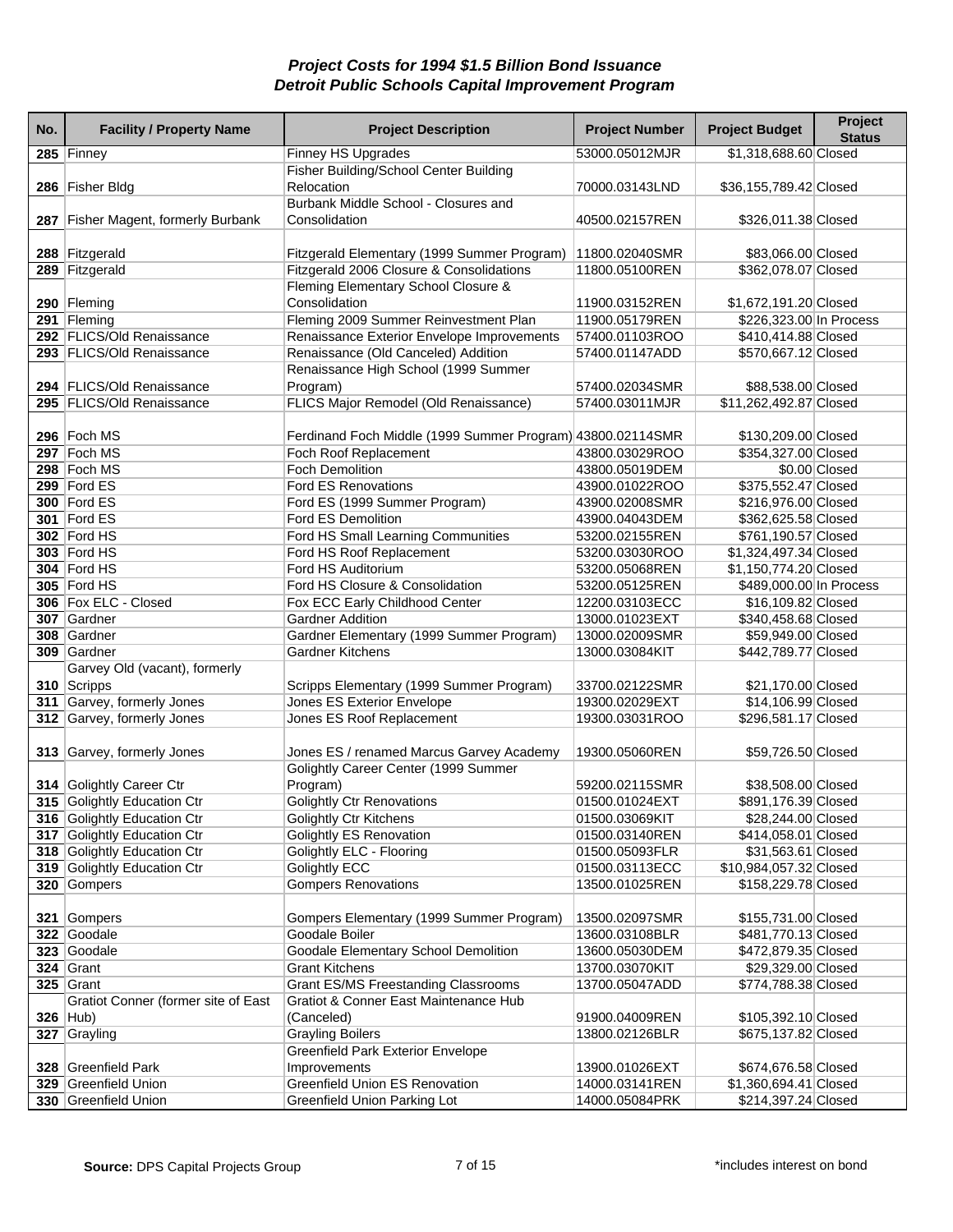| No. | <b>Facility / Property Name</b> | <b>Project Description</b>                                                        | <b>Project Number</b> | <b>Project Budget</b>   | Project<br><b>Status</b> |
|-----|---------------------------------|-----------------------------------------------------------------------------------|-----------------------|-------------------------|--------------------------|
|     | 331 Greenfield Union            | Greenfield Union ELC - Flooring                                                   | 14000.05094FLR        | \$21,988.27 Closed      |                          |
|     | 332 Greenfield Union            | <b>Greenfield Union ECC</b>                                                       | 14000.03118ECC        | \$9,852,229.75 Closed   |                          |
|     | 333 Guyton                      | Guyton Elementary (1999 Summer Program)                                           | 14200.02116SMR        | \$50,686.00 Closed      |                          |
|     | 334 Guyton                      | <b>Guyton Boilers</b>                                                             | 14200.02127BLR        | \$676,656.65 Closed     |                          |
|     | 335 Guyton                      | <b>Guyton Windows</b>                                                             | 14200.05043EXT        | \$34,415.12 Closed      |                          |
|     | 336 Guyton                      | <b>Guyton Roof</b>                                                                | 14200.05044ROO        | \$18,262.94 Closed      |                          |
|     | $337$ Hally                     | Hally Magnet Middle (1999 Summer Program)                                         | 15000.02041SMR        | \$113,396.00 Closed     |                          |
|     | 338 Hamilton                    | Hamilton 2009 Summer Reinvestment Plan                                            | 15100.05172REN        | \$362,157.00 In Process |                          |
|     | 339 Hampton MS                  | Hampton Middle (1999 Summer Program)                                              | 44700.02043SMR        | \$174,929.00 Closed     |                          |
|     |                                 |                                                                                   |                       |                         |                          |
|     | 340 Hampton MS                  | Hampton MS Exterior Envelope Improvements                                         | 44700.02061EXT        | \$462,811.16 Closed     |                          |
|     | 341 Hancock Center              | <b>Arts Academy Addition</b>                                                      | 34200.01002ROO        | \$245,899.21 Closed     |                          |
|     | 342 Hancock Center              | Hancock Center ES/MS                                                              | 34200.05144REN        | \$106,260.00 In Process |                          |
|     | 343 Hanneman                    | Hanneman Exterior Envelope Improvements                                           | 15400.01028EXT        | \$744,106.73 Closed     |                          |
|     | 344 Hanstein                    | <b>Hanstein Renovations</b>                                                       | 15500.01029REN        | \$13,556.04 Closed      |                          |
|     | 345 Hanstein                    | <b>Hanstein Kitchens</b>                                                          | 15500.03071KIT        | \$39,480.00 Closed      |                          |
|     | 346 Harding                     | <b>Harding Exterior Envelope Improvements</b>                                     | 44800.01030EXT        | \$928,223.09 Closed     |                          |
|     | 347 Harding                     | Harding Middle (1999 Summer Program)                                              | 44800.02098SMR        | \$426,721.00 Closed     |                          |
|     | 348 Harms                       |                                                                                   |                       | \$525,910.98 Closed     |                          |
|     | 349 Harris Adult Ed             | Harms Exterior Envelope Improvements                                              | 15700.01031EXT        |                         |                          |
|     |                                 | Harris Adult Ed Relocation                                                        | 85600.04036MJR        | \$1,798,279.17 Closed   |                          |
|     | $350$ Healy                     | <b>Healy Addition</b>                                                             | 15900.02025REN        | \$10,857.92 Closed      |                          |
|     | 351 Healy                       | Healy International (1999 Summer Program)                                         | 15900.02099SMR        | \$76,890.00 Closed      |                          |
|     | $352$ Healy                     | <b>Healy Boilers</b>                                                              | 15900.02133BLR        | \$658,335.82 Closed     |                          |
|     | 353 Heilmann ES - New           | <b>Heilmann ES New Schools</b>                                                    | 26300.01141NSC        | \$23,302,538.11 Closed  |                          |
|     | 354 Heilmann MS - New           | Heilmann MS - New School                                                          | 42100.01143NSC        | \$34,813,077.52 Closed  |                          |
|     |                                 |                                                                                   |                       |                         |                          |
|     | 355 Heilmann MS - New           | Heilmann MS 2009 Summer Reinvestment Plan 42100.05177REN                          |                       | \$115,600.00 In Process |                          |
|     | 356 Henderson, Erma Lower       | Henderson Institute (1999 Summer Program)                                         | 34000.02010SMR        | \$119,876.00 Closed     |                          |
|     | 357 Henderson, Erma Lower       | <b>Henderson HVAC</b>                                                             | 34000.02026REN        | \$92,275.20 Closed      |                          |
|     | 358 Henderson, Erma Lower       | Henderson Institute/Henderson Lower School                                        | 34000.05061REN        | \$899,041.12 Closed     |                          |
|     |                                 |                                                                                   |                       |                         |                          |
|     |                                 | 359 Henderson, Upper (formerly Brooks) Brooks Middle School (1999 Summer Program) | 40400.02003SMR        | \$317,931.00 Closed     |                          |
|     |                                 | 360 Henderson, Upper (formerly Brooks) Brooks MS/Erma Henderson Upper School      | 40400.05063REN        | \$58,869.62 Closed      |                          |
|     |                                 |                                                                                   |                       |                         |                          |
|     |                                 | 361 Henderson, Upper (formerly Brooks) Henderson 2009 Summer Reinvestment Plan    | 40400.05160REN        | \$728,890.00 In Process |                          |
|     |                                 | Herman Gardens Athletic Fields New, Design -                                      |                       |                         |                          |
|     | 362 Herman Gardens              | Cancel                                                                            | HGA00.03132REN        | \$2,500.00 Closed       |                          |
|     | 363 Higgins                     | <b>Higgins Roof Replacement</b>                                                   | 16200.03091ROO        | \$152,750.00 Closed     |                          |
|     |                                 | <b>Higgins Elementary School Freestanding</b>                                     |                       |                         |                          |
|     | 364 Higgins                     | Classrooms                                                                        | 16200.05053ADD        | \$1,212,375.61 Closed   |                          |
|     | 365 Holcomb                     | <b>Holcomb Renovations</b>                                                        | 16400.01032ROO        | \$427,364.86 Closed     |                          |
|     |                                 |                                                                                   |                       |                         |                          |
|     | 366 Holcomb                     | Holcomb Elementary (1999 Summer Program)                                          | 16400.02100SMR        | \$292,547.00 Closed     |                          |
|     | 367 Hosmer                      | <b>Hosmer Exterior Envelope Improvements</b>                                      | 16700.01034ROO        | \$139,028.31 Closed     |                          |
|     |                                 |                                                                                   |                       |                         |                          |
|     | 368 Houghten                    | Houghten Elementary (1999 Summer Program)                                         | 16800.02101SMR        | \$256,888.00 Closed     |                          |
|     | <b>369 Howe (old)</b>           | Howe ES (1999 Summer Program)                                                     | 17000.02117SMR        | \$166,774.00 Closed     |                          |
|     | 370 Howe ES - New               | Howe ES - New School                                                              | 27800.02105NSC        | \$25,814,504.37 Closed  |                          |
|     | 371 Howe ES - New               | Howe ES 2009 Summer Reinvestment Plan                                             | 27800.05176REN        | \$175,418.75 In Process |                          |
|     | 372 Hubert                      | Hubert Elementary (1999 Summer Program)                                           | 17200.02102SMR        | \$137,104.00 Closed     |                          |
|     | 373 Hughes ES/MS - Sold         | <b>AFPA WEST New Schools</b>                                                      | 00900.01066REN        | \$61,653.28 Closed      |                          |
|     |                                 | Fine & Performing Arts - West (1999 Summer                                        |                       |                         |                          |
|     |                                 |                                                                                   |                       |                         |                          |
|     | 374 Hughes ES/MS - Sold         | Progra)                                                                           | 00900.02096SMR        | \$4,486.00 Closed       |                          |
|     | 375 Hughes, formerly Dow        | Dow Boilers                                                                       | 09300.02125MUL        | \$2,062,534.62 Closed   |                          |
|     | 376 Hughes, formerly Dow        | L. Hughes 2009 Summer Reinvestment Plan                                           | 09300.05154REN        | \$220,117.00 In Process |                          |
|     | 377 Hutchins                    | Hutchins Exterior Envelope Improvements                                           | 45200.01081EXT        | \$1,702,911.96 Closed   |                          |
|     | 378 Hutchins                    | Hutchins Middle (1999 Summer Program)                                             | 45200.02072SMR        | \$267,662.00 Closed     |                          |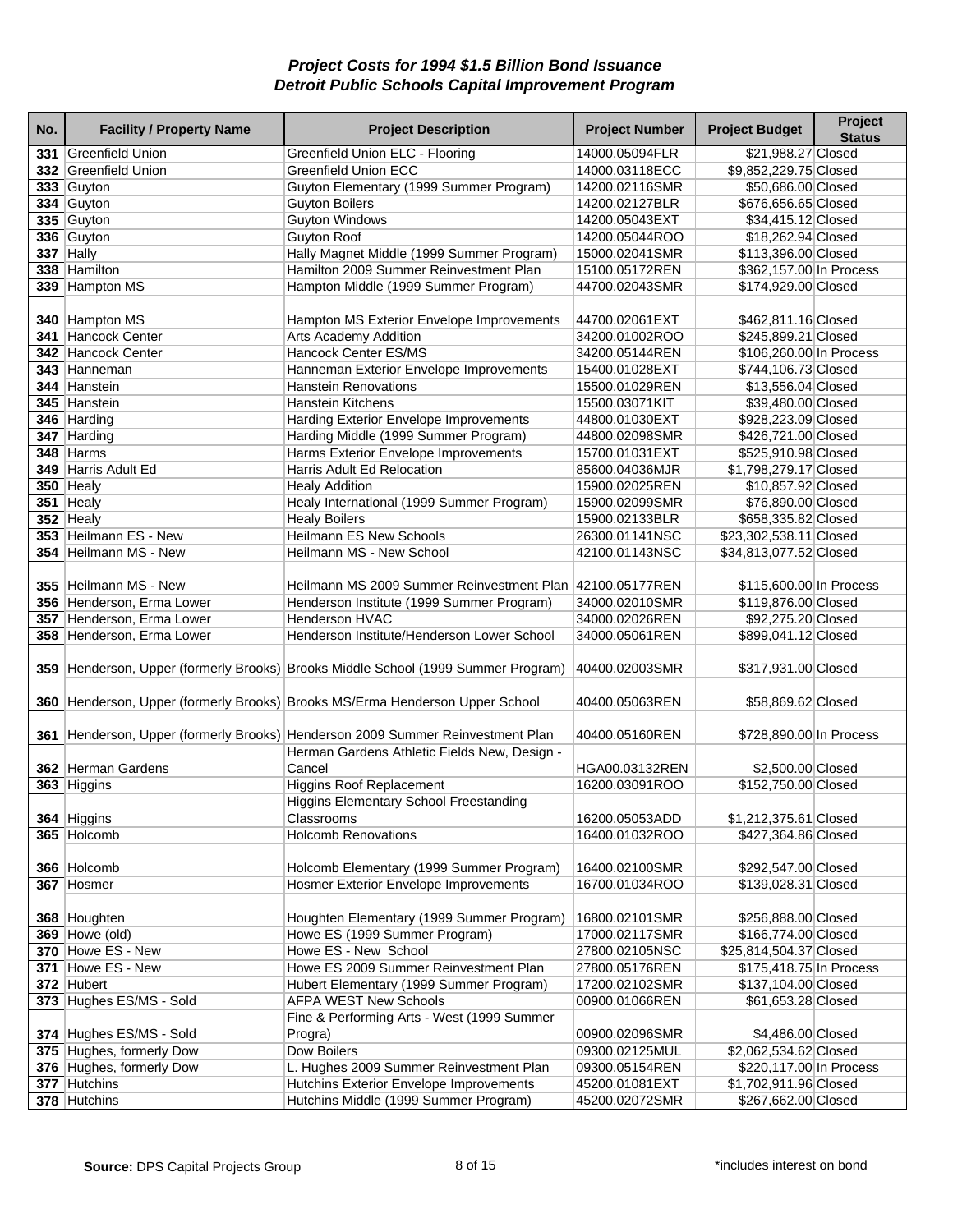| No.       | <b>Facility / Property Name</b>     | <b>Project Description</b>                                | <b>Project Number</b> | <b>Project Budget</b>   | Project<br><b>Status</b> |
|-----------|-------------------------------------|-----------------------------------------------------------|-----------------------|-------------------------|--------------------------|
|           | 379 Hutchins                        | Hutchins Health Safety & Security                         | 45200.02136HSS        | \$204,493.17 Closed     |                          |
|           | 380 Hutchins                        | Hutchins Special Ed.                                      | 45200.03044SPE        | \$2,404,972.59 Closed   |                          |
|           |                                     | Hutchins Middle School - Closure &                        |                       |                         |                          |
|           | 381 Hutchins                        | Consolidation                                             | 45200.05076REN        | \$525,746.05 Closed     |                          |
|           | 382 Hutchins                        | Hutchins Closure & Consolidation                          | 45200.05126REN        | \$137,433.00 In Process |                          |
|           | 383 Hutchinson                      | Hutchinson Exterior Envelope Improvements                 | 17400.01035EXT        | \$787,447.39 Closed     |                          |
|           | 384 Hutchinson                      | <b>Hutchinson Boilers</b>                                 | 17400.02128BLR        | \$669,937.20 Closed     |                          |
|           | 385 Information Technology Building | <b>Information Technology</b>                             | 65400.03016REN        | \$60,098.01 Closed      |                          |
|           |                                     |                                                           |                       |                         |                          |
|           | 386 Jamieson                        | Jamieson Elementary (1999 Summer Program)                 | 18800.02083SMR        | \$53,121.00 Closed      |                          |
|           | 387 Jayne Field                     | Jayne Field - Athletic Fields                             | JAY00.04038ATH        | \$2,059,341.29 Closed   |                          |
|           |                                     | Mae Jemison Academy (1999 Summer                          |                       |                         |                          |
|           | 388 Jemison (closed)                | Program)                                                  | 31500.02014SMR        | \$76,257.00 Closed      |                          |
|           | 389 Jemison formerly Herman/Rogers  | Jemison (Herman/Rogers Addition)                          | 16000.02027REN        | \$15,184.74 Closed      |                          |
|           | 390 Jemison formerly Herman/Rogers  | Jemison School of Choice                                  | 16000.05085REN        | \$230,000.00 In Process |                          |
|           | 391 Jemison formerly Herman/Rogers  | Jemison Summer Projects                                   | 16000.05187REN        |                         | \$0.00 In Process        |
|           |                                     | Hampton ES (Jordan) Exterior Envelope                     |                       |                         |                          |
|           | 392 Jordan/Hampton ES/MS            | Improvements                                              | 15200.01027EXT        | \$93,767.16 Closed      |                          |
|           |                                     |                                                           |                       |                         |                          |
|           | 393 Jordan/Hampton ES/MS            | Hampton Elementary (1999 Summer Program)                  | 15200.02042SMR        | \$189,129.00 Closed     |                          |
|           |                                     | Hampton (Barbara Jordan) Closure &                        |                       |                         |                          |
|           | 394 Jordan/Hampton ES/MS            | Consolidation                                             | 15200.05127REN        | \$107,250.00 In Process |                          |
| $395$ Joy |                                     | Joy Exterior Envelope Improvements                        | 45800.01082EXT        | \$850,516.83 Closed     |                          |
|           | 396 Joyce                           | Joyce Renovations                                         | 19100.01037EXT        | \$829,237.87 Closed     |                          |
|           | 397 Keidan                          | Keidan ES - Gym Addition                                  | 19800.04045ADD        | \$1,050,385.10 Closed   |                          |
|           |                                     | Keidan ES Special Ed. - Closure &                         |                       |                         |                          |
|           | 398 Keidan                          | Consolidations                                            | 19800.05071SPE        | \$4,713,248.14 Closed   |                          |
|           | 399 Kettering                       | Kettering HS Small Learning Communities                   | 54000.02149REN        | \$91,074.05 Closed      |                          |
|           | 400 Kettering                       | Kettering HS Pool and Special Ed                          | 54000.03052MUL        | \$6,689,895.12 Closed   |                          |
|           | 401 Kettering                       | Kettering HS - HVAC                                       | 54000.04048HVA        | \$589.90 Closed         |                          |
|           | 402 Kettering                       | Kettering HS - Pool                                       | 54000.05113REN        | \$153,799.74 Closed     |                          |
|           | 403 King ES                         | J.R. King Addition                                        | 20100.01036REN        | \$59,722.05 Closed      |                          |
|           |                                     |                                                           |                       |                         |                          |
|           | 404 King ES                         | J.R. King Elementary (1999 Summer Program)                | 20100.02031SMR        | \$75,313.00 Closed      |                          |
|           | 405 King HS                         | Martin Luther King Durant                                 | 00000.00888MLK        |                         | \$0.00 Canceled          |
|           | 406 King HS                         | King HS Renovations                                       | 52900.01098REN        | \$185,826.60 Closed     |                          |
|           | 407 King HS                         | King HS Site Improvements                                 | 52900.03088SIT        | \$320,504.00 Closed     |                          |
|           | 408 King HS                         | King HS Bleacher and Concession                           | 52900.03125ATH        | \$587,211.74 Closed     |                          |
|           | 409 King HS                         | King HS Artificial Athletic Field & Track                 | 52900.05040ATH        | \$1,648,431.26 Closed   |                          |
|           | 410 $ King HS$                      | King H.S. Window Replacement                              | 52900.05109EXT        | \$20,800.00 Closed      |                          |
|           |                                     |                                                           |                       |                         |                          |
|           | 411 Kosciusko                       | Kosciusko Elementary (1999 Summer Program) 20200.02012SMR |                       | \$78,654.00 Closed      |                          |
|           | 412 Kosciusko                       | Kosciusko Addition                                        | 20200.02031REN        | \$71,316.25 Closed      |                          |
|           |                                     | Krolik (Lions Academy) Closures and                       |                       |                         |                          |
|           | 413 Krolik (Lions)                  | Consolidations                                            | 20300.02162REN        | \$113,850.91 Closed     |                          |
|           | 414 $ Law - New ES$ (now $E/M$ )    | Law - New School                                          | 32100.02099NSC        | \$16,486,068.02 Closed  |                          |
|           | 415 Law- Old (F.Richard@Law ES)     | Law ES Exterior Envelope Improvements                     | 21100.01038EXT        | \$469,687.67 Closed     |                          |
|           | 416 Law- Old (F.Richard@Law ES)     | Law ES Kitchens                                           | 21100.03080KIT        | \$21,106.00 Closed      |                          |
|           | 417 Law- Old (F.Richard@Law ES)     | Law ES Demolition - on hold                               | 21100.05025DEM        |                         | \$0.00 Closed            |
|           | 418 Lawton Building                 | <b>Lawton Building</b>                                    | 70500.05032REN        | \$38,948.28 Closed      |                          |
|           | 419 Lessenger                       | Lessenger Middle (1999 Summer Program)                    | 46200.02013SMR        | \$88,770.00 Closed      |                          |
|           | 420 Lessenger                       | Lessenger Roof Replacement                                | 46200.03089ROO        | \$573,300.00 Closed     |                          |
|           | 421 Lessenger                       | Lessenger - Special Education Classrooms                  | 46200.05048SPE        | \$172,588.89 Closed     |                          |
|           | 422 Lessenger                       | Lessenger Closure & Consolidation                         | 46200.05128REN        | \$345,245.00 In Process |                          |
|           | $423$ Lodge                         | Lodge Exterior Envelope Improvements                      | 21700.01039EXT        | \$261,601.60 Closed     |                          |
|           | $424$ Lodge                         | Lodge Elementary (1999 Summer Program)                    | 21700.02103SMR        | \$143,486.00 Closed     |                          |
|           | 425 $Logan$                         | Logan 2009 Summer Reinvestment Plan                       | 21800.05156REN        | \$301,998.00 In Process |                          |
|           | 426 Longfellow                      | Longfellow Exterior Envelope Improvements                 | 46100.01083EXT        | \$711,616.79 Closed     |                          |
|           |                                     |                                                           |                       |                         |                          |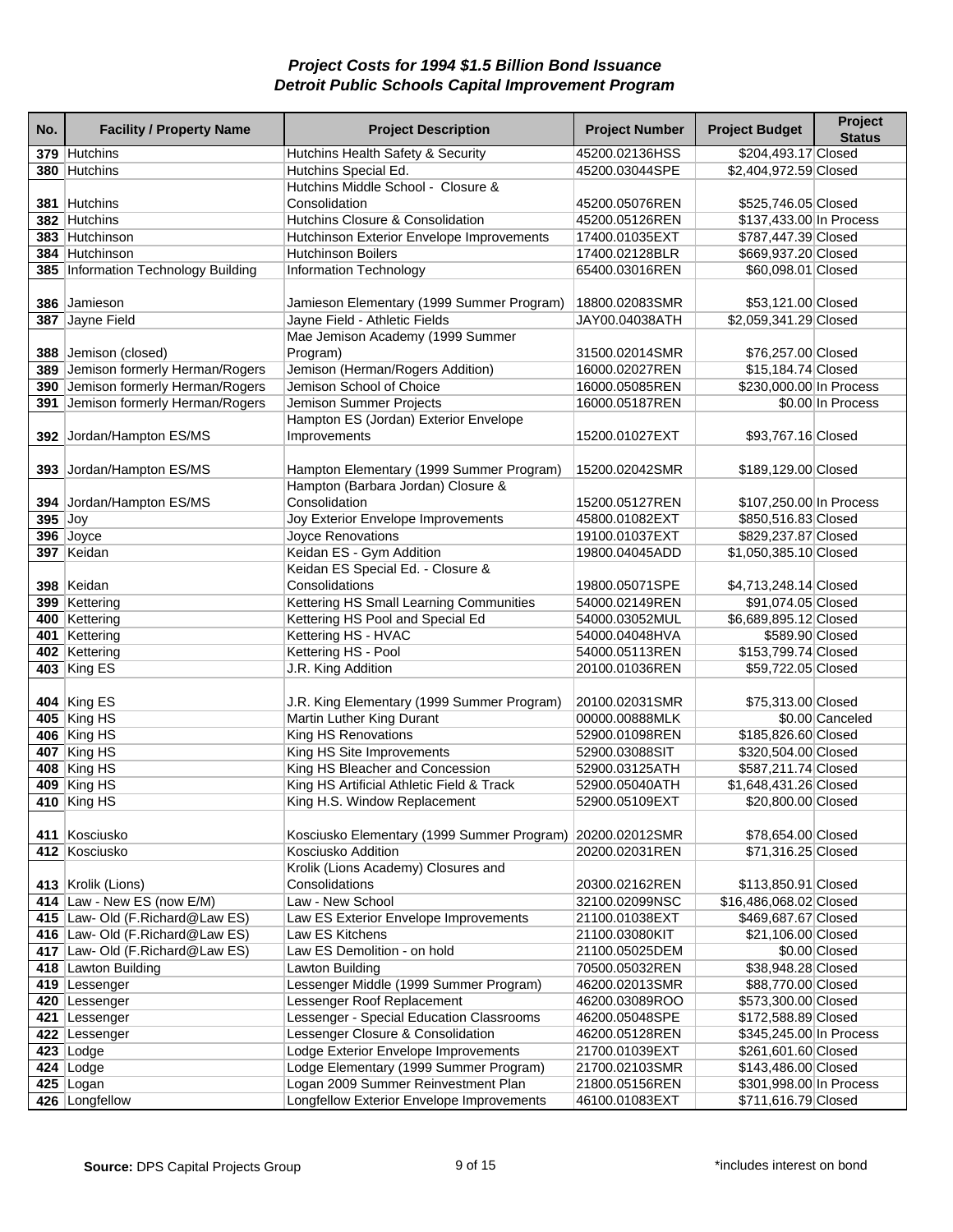| No. | <b>Facility / Property Name</b>     | <b>Project Description</b>                                                    | <b>Project Number</b>            | <b>Project Budget</b>                      | Project<br><b>Status</b> |
|-----|-------------------------------------|-------------------------------------------------------------------------------|----------------------------------|--------------------------------------------|--------------------------|
|     | 427 Longfellow                      | Longfellow Annex Special Ed & Childhood ELC<br>Office                         | 46100.05049SPE                   | \$441,119.64 Closed                        |                          |
|     |                                     | Detroit City @ Longfellow Closure &                                           |                                  |                                            |                          |
|     | 428 Longfellow                      | Consolidation                                                                 | 46100.05129REN                   | \$453,800.00 In Process                    |                          |
|     | 429 Loving                          | Loving Elementary (1999 Summer Program)                                       | 21900.02074SMR                   | \$15,164.00 Closed                         |                          |
|     | 430 Lynch                           | <b>Lynch Renovations</b>                                                      | 22100.01040ROO                   | \$244,810.72 Closed                        |                          |
|     | 431 MAAT IMHOTEP                    | <b>MAAT IMHOTEP Addition</b>                                                  | 30900.02033REN                   | \$141,133.29 Closed                        |                          |
|     | 432 MAAT IMHOTEP                    | <b>MAAT IMHOTEP Kitchens</b>                                                  | 30900.03073KIT                   | \$18,578.00 Closed                         |                          |
|     | 433 MacCullough                     | <b>MacCullough Renovations</b>                                                | 23000.03055REN                   |                                            | \$0.00 Closed            |
|     | 434 MacCullough                     | Stewart @ Macculloch Closure & Consolidation                                  | 23000.05132REN                   | \$578,028.00 In Process                    |                          |
|     |                                     | MacDowell Elementary (1999 Summer                                             |                                  |                                            |                          |
|     | 435   MacDowell                     | Program)                                                                      | 23100.02044SMR                   | \$120,554.00 Closed                        |                          |
|     | 436 MacDowell                       | MacDowell 2009 Summer Reinvestment Plan                                       | 23100.05151REN                   | \$89,000.00 In Process                     |                          |
|     | 437 Mackenzie                       | Mackenzie HS - Heating System Replacement                                     | 54800.04046HVA                   | \$58,183.24 Closed                         |                          |
|     | 438 Mackenzie                       | MacKenzie HS Athletic Field and Facility                                      | 54800.05011ATH                   | \$2,765,223.00 Closed                      |                          |
|     | 439 Mackenzie                       | Mackenzie HS - Coal Bin Renovations                                           | 54800.05086REN                   | \$115,620.95 Closed                        |                          |
|     | 440 Mackenzie                       | Mackenzie HS - Pool Design -Canceled                                          | 54800.05111REN                   |                                            | \$0.00 Closed            |
|     | 441 Macomb                          | Macomb Exterior Envelope Improvements                                         | 23200.01041EXT                   | \$573,912.76 Closed                        |                          |
|     | 442 Macomb                          | <b>Macomb Kitchens</b>                                                        | 23200.03074KIT                   | \$22,924.32 Closed                         |                          |
|     | 443 Maheras Gentry Site             | Maheras Gentry Site Acquistion                                                | MGS00.03134LND                   | \$225,823.00 Closed                        |                          |
|     | 444 Malcolm X                       | Malcolm X Roof Replacement                                                    | 38400.03032ROO                   | \$239,680.25 Closed                        |                          |
|     | 445 Mann                            | Mann Elementary (1999 Summer Program)                                         | 23300.02015SMR                   | \$202,184.00 Closed                        |                          |
|     | 446 Mark Twain                      | Mark Twain Exterior Envelope Improvements                                     | 23500.01042EXT                   | \$817,240.69 Closed                        |                          |
|     | 447 Marquette                       | Marquette ES Renovation                                                       | 23600.03139REN                   | \$349,635.72 Closed                        |                          |
|     | 448 Marquette                       | Marquette ELC - Flooring                                                      | 23600.05095FLR                   | \$30,308.16 Closed                         |                          |
|     | 449 Marquette ELC                   | Marquette ECC                                                                 | 23600.03114ECC                   | \$10,815,522.26 Closed                     |                          |
|     | 450 Marsh                           | <b>Marsh Addition</b>                                                         | 23800.01043REN                   | \$154,249.18 Closed                        |                          |
|     | 451 Marsh                           | Marsh Elementary (1999 Summer Program)                                        | 23800.02016SMR                   | \$62,643.00 Closed                         |                          |
|     | 452 Maybury                         | Maybury Addition                                                              | 24300.01044EXT                   | \$771,404.64 Closed                        |                          |
|     |                                     |                                                                               |                                  |                                            |                          |
|     | 453 Maybury                         | Mayberry Elementary (1999 Summer Program)                                     | 24300.02130SMR                   | \$117,592.00 Closed                        |                          |
|     | 454   McColl<br>455   McColl        | McColl Elementary (1999 Summer Program)<br><b>McColl Addition</b>             | 24400.02017SMR<br>24400.02037REN | \$130,647.00 Closed                        |                          |
|     |                                     | <b>McFarlane Addition</b>                                                     | 24500.01045ADD                   | \$139,038.14 Closed<br>\$904,799.07 Closed |                          |
|     | 456 McFarlane<br>457 McGregor       | <b>McGregor Kitchens</b>                                                      | 24700.03075KIT                   | \$19,735.00 Closed                         |                          |
|     | 458 McKenny                         | McKenny PK-6 Expansion                                                        | 24800.05102REN                   | \$133,658.90 Closed                        |                          |
|     | McKinney Day formerly               |                                                                               |                                  |                                            |                          |
|     | 459 Garvey/Jacoby                   | Garvey Academy (1999 Summer Program)                                          | 31300.02118SMR                   | \$22,005.00 Closed                         |                          |
|     | McKinney Day formerly               |                                                                               |                                  |                                            |                          |
|     | 460 Garvey/Jacoby                   | <b>Garvey Kitchens</b>                                                        | 31300.03068KIT                   | \$16,710.43 Closed                         |                          |
|     | McKinney Day formerly               |                                                                               |                                  |                                            |                          |
|     | 461 Garvey/Jacoby                   | Garvey Demolition                                                             | 31300.05020DEM                   |                                            | \$0.00 Closed            |
|     |                                     |                                                                               |                                  |                                            |                          |
|     | 462 McMichael Technological Academy | McMichael Middle (1999 Summer Program)<br>McMichael Middle School - Closure & | 47100.02084SMR                   | \$117,412.00 Closed                        |                          |
|     | 463 McMichael Technological Academy | Consolidation                                                                 | 47100.05074REN                   | \$524,455.08 Closed                        |                          |
|     |                                     |                                                                               |                                  |                                            |                          |
|     | 464 McMichael Technological Academy | McMichael Closure & Consolidation                                             | 47100.05130REN                   |                                            | \$7,250.00 In Process    |
|     | 465 McMillan                        | <b>McMillan Renovations</b>                                                   | 46500.01046REN                   | \$43,530.14 Closed                         |                          |
|     | 466   McNair                        | McNair Health Safety & Security                                               | 45400.02135HSS                   | \$255,504.49 Closed                        |                          |
|     | 467 McNair                          | McNair Closure & Consolidation                                                | 45400.05131REN                   |                                            | \$7,250.00 In Process    |
|     |                                     | Finney @ McNair 2009 Summer Reinvestment                                      |                                  |                                            |                          |
|     | 468 McNair                          | Plan                                                                          | 45400.05171REN                   | \$614,991.00 In Process                    |                          |
|     | 469 Medicine Bear                   | Medicine Bear New Schools                                                     | 00600.01065REN                   | \$304,879.46 Closed                        |                          |
|     | 470 Miller                          | <b>Miller Renovations</b>                                                     | 46800.01084REN                   | \$95,463.16 Closed                         |                          |
|     | 471 Monnier                         | Monnier Exterior Envelope Improvements                                        | 25400.01047EXT                   | \$702,608.00 Closed                        |                          |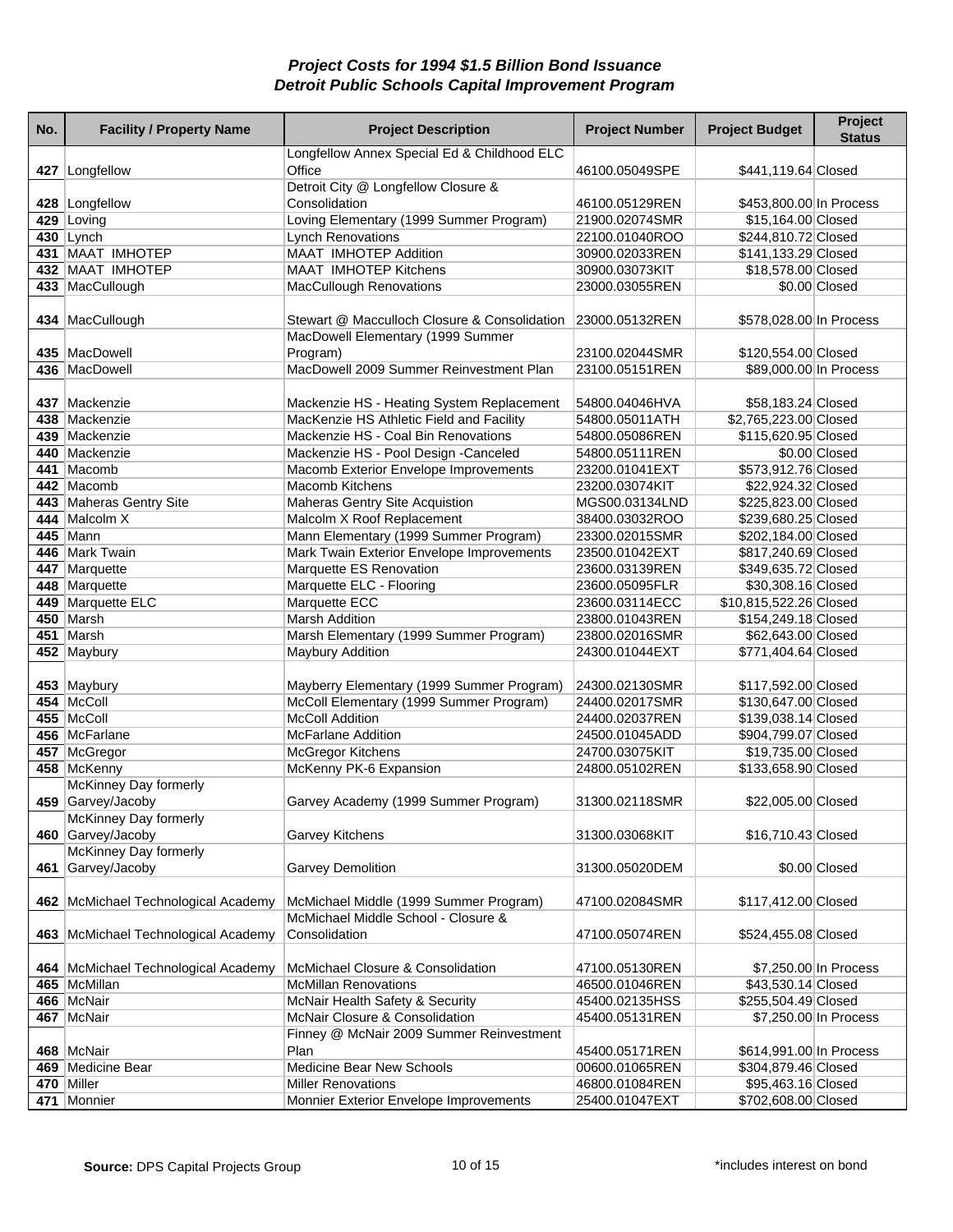| No. | <b>Facility / Property Name</b>   | <b>Project Description</b>                                     | <b>Project Number</b>            | <b>Project Budget</b>     | Project<br><b>Status</b> |
|-----|-----------------------------------|----------------------------------------------------------------|----------------------------------|---------------------------|--------------------------|
|     |                                   | Moses Field Elementary (1999 Summer                            |                                  |                           |                          |
|     | 472 Moses Field                   | Program)                                                       | 12400.02119SMR                   | \$105,095.00 Closed       |                          |
|     | 473 Moses Field                   | Moses Field ADA improvements                                   | 12400.02141ADA                   |                           | \$0.00 Closed            |
|     | 474 Mumford                       | <b>Mumford Renovations</b>                                     | 55000.01099REN                   | \$239,093.27 Closed       |                          |
|     |                                   |                                                                |                                  |                           |                          |
|     | 475 Mumford                       | Mumford High School (1999 Summer Program)                      | 55000.02045SMR                   | \$445,562.00 Closed       |                          |
|     | 476 Mumford                       | Mumford High School - HVAC                                     | 55000.04049HVA                   | \$589.90 Closed           |                          |
|     | 477 Mumford                       | Mumford HS Health Clinic                                       | 55000.05147REN                   |                           | \$0.00 In Process        |
|     | 478 Munger                        | Munger Closure & Consolidation                                 | 46900.05134REN                   | \$140,843.58 In Process   |                          |
|     | 479 Murphy                        | Murphy Middle (1999 Summer Program)                            | 47000.02104SMR                   | \$93,358.00 Closed        |                          |
|     | 480 Murphy                        | Murphy Reconfiguration from 6-8 to K-8                         | 47000.05103REN                   | \$179,368.01 Closed       |                          |
|     | 481 Murphy                        | Murphy 2009 Summer Reinvestment Plan                           | 47000.05150REN                   | \$356,513.00 In Process   |                          |
|     |                                   | Murray-Wright High School (1999 Summer                         |                                  |                           |                          |
|     | 482 Murray-Wright                 | Program)                                                       | 55200.02060SMR                   | \$160,476.00 Closed       |                          |
|     | 483 Murray-Wright                 | Murray-Wright HVAC                                             | 55200.02080HVA                   | \$1,476,931.77 Closed     |                          |
|     |                                   |                                                                |                                  |                           |                          |
|     | 484 Murray-Wright                 | Murray-Wright HS Small Learning Communities                    | 55200.02150REN                   | \$181,429.86 Closed       |                          |
|     | 485 Murray-Wright                 | Murray-Wright Athletic Fields New<br>Murray-Wright Renovations | 55200.03048ATH                   | \$1,752,871.45 Closed     |                          |
|     | 486 Murray-Wright                 |                                                                | 55200.03053REN                   | \$99,182.98 Closed        |                          |
|     | 487 Murray-Wright                 | Murray-Wright HS - Roof                                        | 55200.05110ROO                   | \$891,829.14 Closed       |                          |
|     |                                   | Douglass @ Murray Wright Closure &                             |                                  |                           |                          |
|     | 488 Murray-Wright<br>489 Neinas   | Consolidation<br>Neinas Exterior Envelope Improvements         | 55200.05135REN                   |                           | \$7,250.00 In Process    |
|     |                                   |                                                                | 27000.01048EXT<br>27000.01150ROO | \$761,895.22 Closed       |                          |
|     | 490 Neinas<br>491 Neinas          | Neinas Roof Replacement                                        |                                  | \$218,105.83 Closed       |                          |
|     |                                   | Neinas Elementary (1999 Summer Program)                        | 27000.02131SMR                   | \$58,693.00 Closed        |                          |
|     | 492 New Middle School @ AFPA EAST | <b>AFPA EAST Kitchens</b>                                      | 01300.03066KIT                   |                           | \$0.00 Closed            |
|     | 493 New School - Area E           | New School - Area E New Schools                                | 01000.01068REN                   | \$51,579.71 Closed        |                          |
|     | 494 New School - Area F           | New School - Area F New Schools                                | 01100.01069REN                   | \$51,579.71 Closed        |                          |
|     | 495 Newberry                      | Newberry Exterior Envelope Improvements                        | 27100.01049EXT                   | \$421,630.95 Closed       |                          |
|     |                                   |                                                                |                                  |                           |                          |
|     | 496 Newberry                      | Newberry Elementary (1999 Summer Program)                      | 27100.02132SMR                   | \$14,314.00 Closed        |                          |
|     | 497 Nichols                       | Nichols Exterior Envelope Improvements                         | 27300.01050EXT                   | \$628,764.96 Closed       |                          |
|     | 498 Nichols                       | Nichols Elementary (1999 Summer Program)                       | 27300.02120SMR                   | \$126,205.00 Closed       |                          |
|     | 499 Nichols                       | Nichols ES - Closure & Consolidations                          | 27300.05062REN                   | \$311,823.75 Closed       |                          |
|     | 500 Noble                         | Noble Exterior Envelope Improvements                           | 47300.01051EXT                   | \$1,428,350.65 Closed     |                          |
|     | 501 Noble                         | Noble 2009 Summer Reinvestment Plan                            | 47300.05166REN                   | \$635,258.00 In Process   |                          |
|     | $502$ Nolan                       | Nolan Health Safety & Security                                 | 47400.02134HSS                   | \$159,035.64 Closed       |                          |
|     | <b>503 Nolan</b>                  | Nolan Closure & Consolidation                                  | 47400.05136REN                   | \$174,871.00 In Process   |                          |
|     | <b>504 Nolan</b>                  | Nolan 2009 Summer Reinvestment Plan                            | 47400.05163REN                   | \$350,381.00 In Process   |                          |
|     | 505 North HS - New                | North HS - New School (Canceled)                               | 53400.03047SIT                   | \$388,091.68 Closed       |                          |
|     | 506 Northeastern Site             | Northeastern Site                                              | 55600.03093LND                   | \$1,480,434.07 Closed     |                          |
|     | 507 Northern                      | <b>Northern Renovations</b>                                    | 55800.01100ROO                   | \$920,560.80 Closed       |                          |
|     |                                   |                                                                |                                  |                           |                          |
|     | 508 Northern                      | Northern High School (1999 Summer Program)                     | 55800.02075SMR                   | \$562,342.00 Closed       |                          |
|     | 509 Northern                      | Northern 4th floor Remodel                                     | 55800.03129MJR                   | \$1,206,729.03 Closed     |                          |
|     | 510 Northern                      | Northern High School - HVAC                                    | 55800.04050HVA                   |                           | \$0.00 Closed            |
|     | 511 Northern                      | Northern HS Auditorium Renovation                              | 55800.05015MJR                   | \$2,905,651.60 In Process |                          |
|     | 512 Northern                      | Detroit Int. Academy Closure & Consolidation                   | 55800.05137REN                   | \$40,250.00 In Process    |                          |
|     | Northwest ELC (former Vernor      |                                                                |                                  |                           |                          |
|     | 513 $ Primary\rangle$             | Vernor Primary Exterior Envelope Improvements 33800.01062EXT   |                                  | \$207,666.27 Closed       |                          |
|     | Northwest ELC (former Vernor      |                                                                |                                  |                           |                          |
|     | 514 Primary)                      | Vernor Primary (1999 Summer Program)                           | 33800.02051SMR                   | \$15,968.00 Closed        |                          |
|     |                                   | Northwestern High School (1999 Summer                          |                                  |                           |                          |
|     | 515 Northwestern                  | Program)                                                       | 56000.02085SMR                   | \$157,053.00 Closed       |                          |
|     |                                   |                                                                |                                  |                           |                          |
|     | 516 Northwestern                  | Northwestern HS Small Learning Communities                     | 56000.02151REN                   | \$122,587.21 Closed       |                          |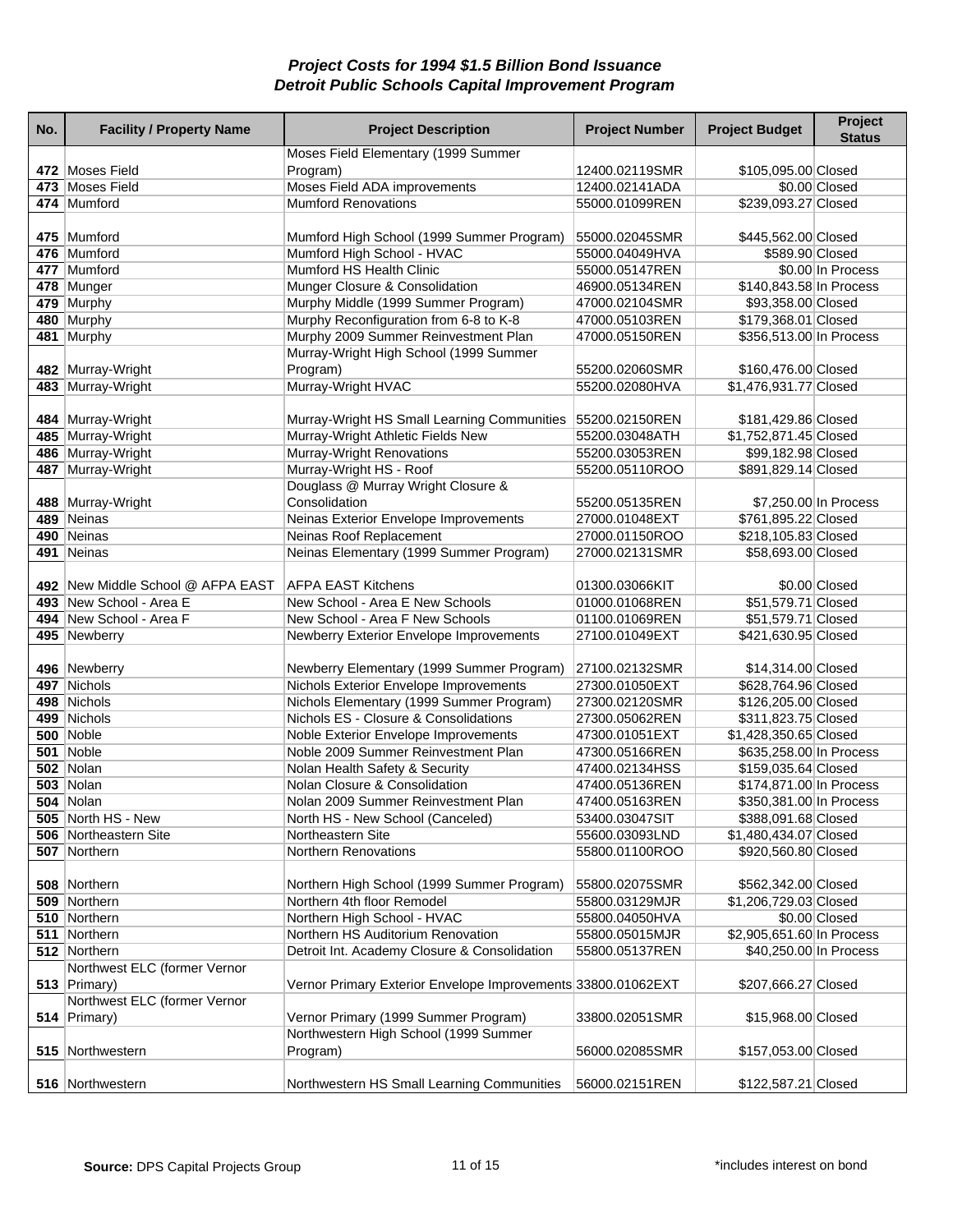| No.                              | <b>Facility / Property Name</b>      | <b>Project Description</b>                                                                            | <b>Project Number</b>            | <b>Project Budget</b>                        | Project<br><b>Status</b> |
|----------------------------------|--------------------------------------|-------------------------------------------------------------------------------------------------------|----------------------------------|----------------------------------------------|--------------------------|
|                                  |                                      |                                                                                                       |                                  |                                              |                          |
|                                  | 517 Northwestern<br>518 Northwestern | Northwestern HS (Athletic Fields) - Bishop Field 56000.05010ATH<br>Northwestern/Herman Rogers Academy | 56000.05073REN                   | \$4,506,479.74 Closed<br>\$725,311.25 Closed |                          |
|                                  |                                      |                                                                                                       |                                  |                                              |                          |
|                                  | <b>519</b> O. W. Holmes              | O. W. Holmes Exterior Envelope Improvements                                                           | 16600.01033EXT                   | \$1,173,230.87 Closed                        |                          |
|                                  | <b>520</b> O. W. Holmes              | O.W. Holmes 2009 Summer Reinvestment Plan 16600.05158REN                                              |                                  | \$293,175.00 In Process                      |                          |
|                                  | 521 Oakman                           | <b>Oakman Renovations</b>                                                                             | 28000.02044REN                   | \$57,582.43 Closed                           |                          |
|                                  | 522 Osborn                           | <b>Osborn Renovations</b>                                                                             | 56400.01101REN                   | \$9,470.79 Closed                            |                          |
|                                  |                                      | Osborn High School Small Learning                                                                     |                                  |                                              |                          |
|                                  | 523 Osborn                           | Communities                                                                                           | 56400.02153REN                   | \$412,706.21 Closed                          |                          |
|                                  | 524 Osborn                           | Osborn Roof Replacement                                                                               | 56400.03033ROO                   | \$109,916.00 Closed                          |                          |
|                                  | $525$ Owen                           | Owen Elementary (1999 Summer Program)                                                                 | 28200.02061SMR                   | \$29,019.00 Closed                           |                          |
|                                  | 526 Owen Academy                     | Pelham Middle (1999 Summer Program)                                                                   | 47600.02062SMR                   | \$108,079.00 Closed                          |                          |
|                                  | 527 Owen Academy                     | <b>Pelham Renovations</b>                                                                             | 47600.03054REN                   | \$94,840.47 Closed                           |                          |
|                                  | 528 Owen Academy                     | Pelham Relocation Renovation                                                                          | 47600.04035REN                   | \$2,812,245.89 Closed                        |                          |
|                                  |                                      | Academy for Girls/University Public Sch @                                                             |                                  |                                              |                          |
|                                  | 529 Owen Academy                     | Pelham                                                                                                | 47600.05079REN                   | \$15,402.54 Closed                           |                          |
|                                  | 530 Owen Academy                     | Owen ES Relocation to Pelham                                                                          | 47600.05104REN                   | \$247,707.73 Closed                          |                          |
|                                  | 531 Parker                           | Parker Closure & Consolidation                                                                        | 28500.05138REN                   | \$326,250.00 In Process                      |                          |
|                                  |                                      |                                                                                                       |                                  |                                              |                          |
|                                  | 532 Parkman                          | Parkman Elementary (1999 Summer Program)                                                              | 28600.02018SMR                   | \$188,697.00 Closed                          |                          |
|                                  | 533 Pasteur                          | Pastuer Elementary (1999 Summer Program)                                                              | 28700.02046SMR                   | \$116,160.00 Closed                          |                          |
|                                  | 534 Pasteur                          | <b>Pasteur Boilers</b>                                                                                | 28700.02101BLR                   | \$1,224,635.32 Closed                        |                          |
|                                  | 535 Pershing                         | Pershing Renovations - Old Project                                                                    | 56800.01102REN                   | \$227,660.70 Closed                          |                          |
|                                  | 536 Pershing                         | Pershing HS- Small Learning Communities                                                               | 56800.02154REN                   | \$479,359.64 Closed                          |                          |
|                                  | 537 Pershing                         | <b>Pershing Renovations</b>                                                                           | 56800.03014MJR                   | \$2,020,014.53 Closed                        |                          |
|                                  | 538 Pershing                         | Pershing 2009 Summer Reinvestment Plan                                                                | 56800.05164REN                   | \$828,877.00 In Process                      |                          |
|                                  |                                      | Phoenix (Wilson MS) Exterior Envelope                                                                 |                                  |                                              |                          |
|                                  | 539 Phoenix                          | Improvements<br>Phoenix Closure & Consolidation                                                       | 49800.01087EXT                   | \$906,573.90 Closed                          |                          |
|                                  | 540 Phoenix                          |                                                                                                       | 49800.05139REN                   | \$820,164.00 In Process                      |                          |
| <b>541 Poe</b><br><b>542 Poe</b> |                                      | Poe Renovations<br>Poe Development (1999 Summer Program)                                              | 29300.01110REN<br>29300.02063SMR | \$113,626.77 Closed<br>\$85,594.00 Closed    |                          |
| <b>543 Poe</b>                   |                                      | Poe ADA improvements                                                                                  | 29300.02143ADA                   |                                              | \$0.00 Closed            |
| <b>544 Poe</b>                   |                                      | Poe Roof Replacement                                                                                  | 29300.03034ROO                   | \$2,063.04 Closed                            |                          |
|                                  | 545 Priest - New Canceled            | Priest New Schools (Canceled)                                                                         | 26400.01138NSC                   | \$963,237.25 Closed                          |                          |
|                                  | 546 Priest ELC                       | <b>Priest ECC</b>                                                                                     | 29600.03112ECC                   | \$13,083,394.75 Closed                       |                          |
|                                  | 547 Priest ES                        | <b>Priest ES Boilers</b>                                                                              | 29600.02129MUL                   | \$885,590.87 Closed                          |                          |
|                                  | 548 Priest ES                        | <b>Priest Remodel</b>                                                                                 | 29600.04023REN                   |                                              | \$0.00 Closed            |
|                                  | 549 Priest ES                        | Priest ELC                                                                                            | 29600.05096FLR                   | \$30,730.78 Closed                           |                          |
|                                  | 550 Priest ES                        | Priest 2009 Summer Reinvestment Plan                                                                  | 29600.05155REN                   | \$289,391.00 In Process                      |                          |
|                                  | 551 Pulaski                          | Pulaski Addition                                                                                      | 29700.01052EXT                   | \$863,385.65 Closed                          |                          |
|                                  | 552 Pulaski                          | Pulaski Kitchens                                                                                      | 29700.03076KIT                   | \$18,672.00 Closed                           |                          |
|                                  |                                      | Pulaski Elementary School Closure &                                                                   |                                  |                                              |                          |
|                                  | 553 Pulaski                          | Consolidations                                                                                        | 29700.05057REN                   | \$157,469.05 Closed                          |                          |
|                                  | 554 Pulaski                          | Pulaski 2009 Summer Reinvestment Plan                                                                 | 29700.05180REN                   | \$324,487.00 In Process                      |                          |
|                                  |                                      | Randolph Career Center (1999 Summer                                                                   |                                  |                                              |                          |
|                                  | 555 Randolph                         | Program)                                                                                              | 59300.02033SMR                   | \$63,460.00 Closed                           |                          |
|                                  | 556 Redford HS                       | Redford High School (1999 Summer Program)                                                             | 57200.02105SMR                   | \$585,725.00 Closed                          |                          |
|                                  | 557 Redford HS                       | Redford HS - Pool Design - Canceled                                                                   | 57200.05112REN                   |                                              | \$0.00 Closed            |
|                                  | 558 Regional Athletic Facility       | Regional Athletic Field                                                                               | 86400.05038ATH                   | \$390,511.52 Closed                          |                          |
|                                  | 559 Renaissance HS                   | Renaissance High School -New                                                                          | 57300.04029NSC                   | \$84,926,461.75 In Process                   |                          |
|                                  | 560 Richard, G.                      | <b>Richard Addition</b>                                                                               | 30600.01053REN                   | \$132,683.38 Closed                          |                          |
|                                  | 561 Richard, G.                      | Richard Elementary - Closure & Consolidation                                                          | 30600.03151REN                   | \$77,555.23 Closed                           |                          |
|                                  | 562 Robeson                          | Robeson Academy (1999 Summer Program)                                                                 | 08000.02047SMR                   | \$418,736.00 Closed                          |                          |
|                                  | 563 Robeson                          | Robeson MS Major Renovation                                                                           | 08000.04025MJR                   | \$3,844,352.51 Closed                        |                          |
|                                  |                                      |                                                                                                       |                                  |                                              |                          |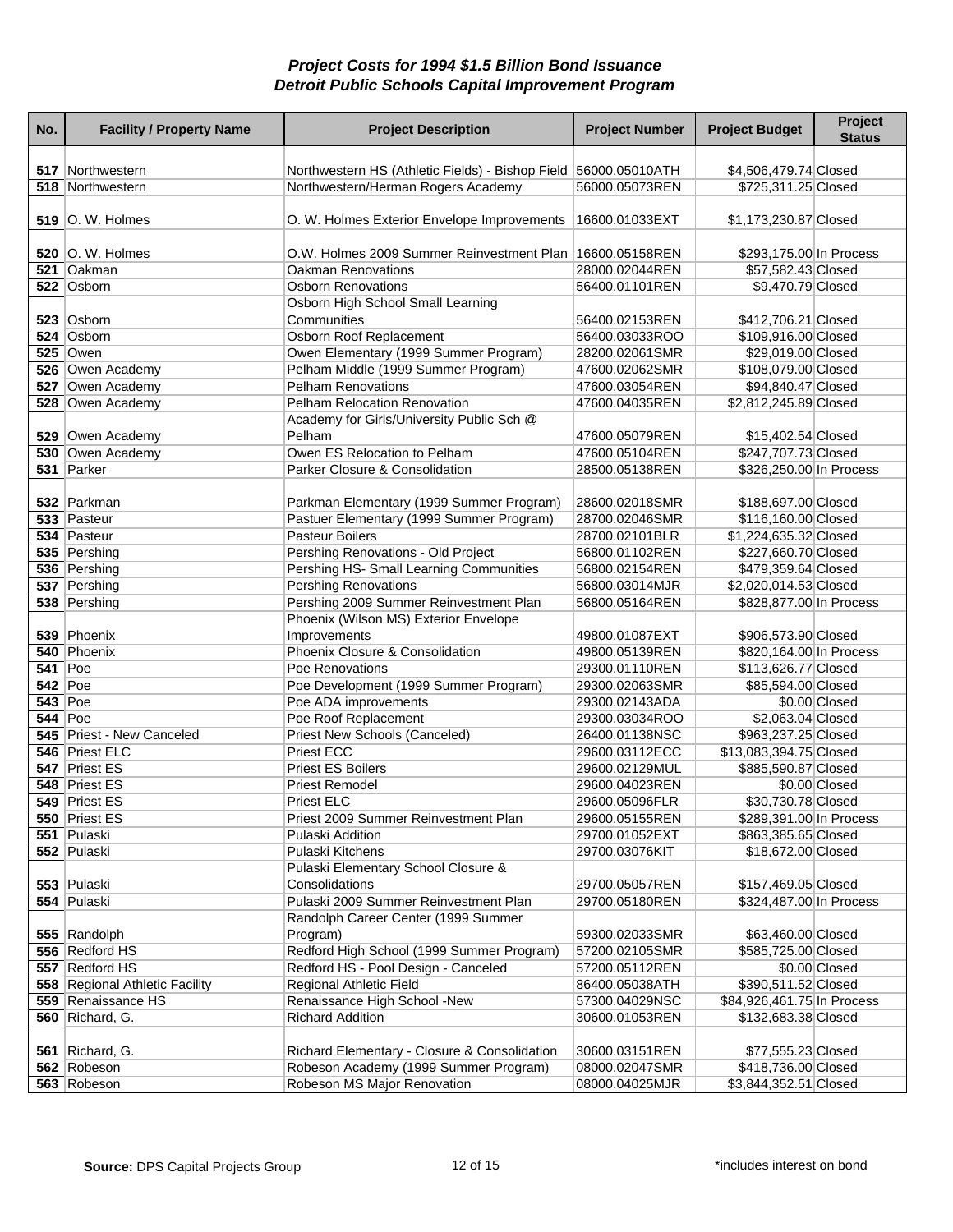| No. | <b>Facility / Property Name</b>     | <b>Project Description</b>                                | <b>Project Number</b> | <b>Project Budget</b>      | Project<br><b>Status</b> |
|-----|-------------------------------------|-----------------------------------------------------------|-----------------------|----------------------------|--------------------------|
|     |                                     | Remus Robinson Elementary (1999 Summer                    |                       |                            |                          |
|     | 564 Robinson                        | Program)                                                  | 30800.02121SMR        | \$35,627.00 Closed         |                          |
|     | 565 Robinson                        | Robinson 2009 Summer Reinvestment Plan                    | 30800.05152REN        | \$1,017,565.00 In Process  |                          |
|     | <b>566 Rose</b>                     | <b>Rose Renovations</b>                                   | 31100.01054REN        | \$10,110.16 Closed         |                          |
|     | <b>567 Rose</b>                     | <b>Rose Kitchens</b>                                      | 31100.03077KIT        | \$33,968.16 Closed         |                          |
|     | 568 Ruddiman                        | <b>Ruddiman Renovations</b>                               | 48200.01085REN        | \$99,299.45 Closed         |                          |
|     | 569 Ruddiman                        | Ruddiman Middle (1999 Summer Program)                     | 48200.02019SMR        | \$280,278.00 Closed        |                          |
|     | 570 Ruddiman                        | Ruddiman Closure & Consoldiation                          | 48200.05140REN        | \$18,496.00 In Process     |                          |
|     | 571 Rutherford (formerly Newton) ES | Newton Elementary (1999 Summer Program)                   | 27200.02032SMR        | \$62,411.00 Closed         |                          |
|     | 572 Rutherford (formerly Newton) ES | Rutherford Reconfiguration from K-5 to K-8                | 27200.05105REN        |                            | \$0.00 Closed            |
|     | 573 Sampson                         | Sampson Exterior Envelope Improvements                    | 32300.01055EXT        | \$849,256.27 Closed        |                          |
|     |                                     |                                                           |                       |                            |                          |
|     | 574 Sampson                         | Sampson Elementary (1999 Summer Program)                  | 32300.02086SMR        | \$101,373.00 Closed        |                          |
|     | 575 Sampson                         | Sampson Roof Replacement                                  | 32300.03036ROO        | \$225,014.09 Closed        |                          |
|     | 576 Sampson                         | Webber @ Sampson Closure & Consolidation                  | 32300.05141REN        |                            | \$7,250.00 In Process    |
|     | 577 Sanders                         | Sanders Elementary (1999 Summer Program)                  | 32400.02076SMR        | \$41,684.00 Closed         |                          |
|     |                                     | Crosman Alternative HS Relocation to Sanders              |                       |                            |                          |
|     | 578 Sanders                         | Bldg                                                      | 32400.05099REN        | \$15,774.29 Closed         |                          |
|     | 579 School Center Building          | <b>School Center Building Renovations</b>                 | 70000.02115REN        | \$319,654.50 Closed        |                          |
|     | 580 School Center Building          | School Center Building Parking Deck                       | 70000.02119PRK        | \$519,341.86 Closed        |                          |
|     | 581 School Center Building          | <b>School Center Building Renovations</b>                 | 70000.03038REN        | \$280,930.01 Closed        |                          |
|     | 582 School Center Building          | School Center Building Cafeteria                          | 70000.03122REN        | \$5,925.85 Closed          |                          |
|     | 583 School Center Building          | School Ctr. Bldg. Legal Affairs 4th floor Ren             | 70000.03124REN        |                            | \$0.00 Closed            |
|     | 584 Schulze                         | Shulze Elementary (1999 Summer Program)                   | 32800.02048SMR        | \$108,187.00 Closed        |                          |
|     | 585 Schulze - New                   | Schulze ES New School                                     | 26500.01139NSC        | \$24,634,461.71 Closed     |                          |
|     | 586 Schulze - New                   | Schulze ES                                                | 26500.05064REN        | \$211,321.81 Closed        |                          |
|     |                                     | Scott Brenda M. Middle School (formerly                   |                       |                            |                          |
|     | 587 Scott, Brenda                   | Osborn)                                                   | 42300.01144NSC        | \$34,837,116.48 Closed     |                          |
|     | 588 Scott, Brenda                   | <b>Brenda Scott Soccer Field</b>                          | 42300.03155ATH        | \$272,531.78 Closed        |                          |
|     | 589 Sherrard                        | Sherrard Exterior Envelope Improvements                   | 48400.01056EXT        | \$1,104,999.81 Closed      |                          |
|     |                                     |                                                           |                       |                            |                          |
|     | 590 Sherrard                        | Sherrard Elementary (1999 Summer Program)                 | 48400.02077SMR        | \$319,873.00 Closed        |                          |
|     | 591 Sherrard                        | <b>Sherrard Renovations</b>                               | 48400.03094REN        | \$48,774.08 Closed         |                          |
|     | 592 Sherrill                        | Sherrill Roof Replacement                                 | 33000.02048ROO        | \$270,509.63 Closed        |                          |
|     | 593 Sherrill                        | Sherrill 2009 Summer Reinvestment Plan                    | 33000.05157REN        | \$311,796.00 In Process    |                          |
|     | 594 Sinai Campus                    | Sinai Site                                                | 57500.03110NSC        | \$15,538,632.93 Closed     |                          |
|     | 595 Southeastern                    | Southeastern Addition                                     | 57600.01104ROO        | \$1,201,978.20 Closed      |                          |
|     | 596 Southeastern                    | Southeastern High School Renovations                      | 57600.01148MJR        | \$55,519,106.14 In Process |                          |
|     |                                     | Southeastern High School (1999 Summer                     |                       |                            |                          |
|     | 597 Southeastern                    | Program)                                                  | 57600.02124SMR        | \$408,807.00 Closed        |                          |
|     | 598 Southwestern                    | Southwestern Renovations                                  | 57800.01105MJR        | \$2,675,686.53 Closed      |                          |
|     | 599 Southwestern                    | Southwestern Health Safety & Security                     | 57800.02124HSS        | \$341,911.38 Closed        |                          |
|     |                                     | Southwestern HS - Commerce Move-in                        |                       |                            |                          |
|     | 600 Southwestern                    | Renovations                                               | 57800.02165REN        | \$1,576,311.82 Closed      |                          |
|     | 601 Southwestern                    | Southwestern HS Coal Bin Renovation                       | 57800.03145REN        | \$339,813.39 Closed        |                          |
|     | 602 Southwestern                    | Southwestern HS Auditorium                                | 57800.05016REN        | \$349,298.80 Closed        |                          |
|     | 603 Southwestern                    | Southwestern Closure & Consolidation                      | 57800.05077REN        | \$642,195.64 Closed        |                          |
|     |                                     |                                                           |                       |                            |                          |
|     | 604 Southwestern                    | Southwestern 2009 Summer Reinvestment Plan 57800.05174REN |                       | \$699,150.00 In Process    |                          |
|     | $605$ Spain                         | <b>Spain Addition</b>                                     | 48600.01057ADD        | \$10,026,287.53 Closed     |                          |
|     | 606 Spain                           | Spain Middle (1999 Summer Program)                        | 48600.02064SMR        | \$62,298.00 Closed         |                          |
|     | 607 Spain                           | Spain Pre K/K                                             | 48600.04019REN        | \$743,096.62 Closed        |                          |
|     |                                     | Crosman to Sanders Speech & Hearing                       |                       |                            |                          |
|     | 608 Speech and Hearing Impaired     | Impaired                                                  | 75600.04047SPE        | \$1,333,023.47 In Process  |                          |
|     | 609 Stark                           | Stark Elementary (1999 Summer Program)                    | 33100.02125SMR        | \$56,546.00 Closed         |                          |
|     | 610 Stark                           | <b>Stark Kitchens</b>                                     | 33100.03078KIT        |                            | \$0.00 Closed            |
|     | 611 Stellwagen aka Brown Academy    | Stellwagen Kitchens                                       | 33300.03082KIT        | \$24,994.72 Closed         |                          |
|     | 612 Stellwagen aka Brown Academy    | Stellwagen Boiler                                         | 33300.03107BLR        | \$302,210.07 Closed        |                          |
|     |                                     |                                                           |                       |                            |                          |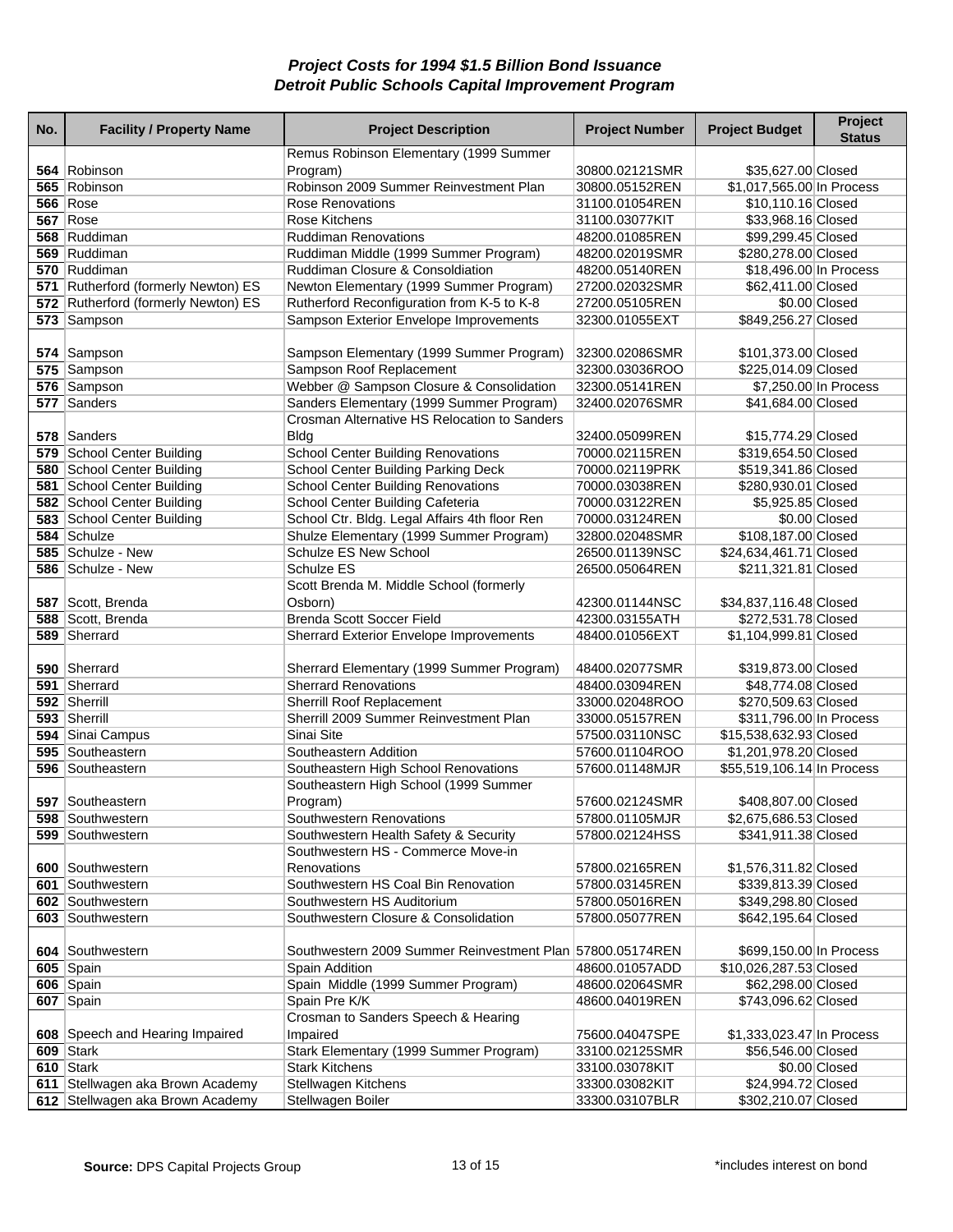| No.             | <b>Facility / Property Name</b>                      | <b>Project Description</b>                                              | <b>Project Number</b> | <b>Project Budget</b>                     | Project<br><b>Status</b> |
|-----------------|------------------------------------------------------|-------------------------------------------------------------------------|-----------------------|-------------------------------------------|--------------------------|
|                 | 613 Stephens                                         | Stephens Exterior Envelope Improvements                                 | 33400.01058EXT        | \$1,014,958.68 Closed                     |                          |
|                 | 614 Stewart                                          | Stewart E.S.                                                            | 33900.05087REN        | \$13,173.81 Closed                        |                          |
|                 | 615 T. Marshall                                      | T. Marshall Renovations                                                 | 07700.02035REN        | \$21,976.41 Closed                        |                          |
|                 | 616 Tappan                                           | <b>Tappan Field House</b>                                               | 44500.04039LND        |                                           | \$0.00 Closed            |
|                 | 617 Thirkell                                         | <b>Thirkell Exterior Envelope Improvements</b>                          | 35100.01059EXT        | \$911,317.05 Closed                       |                          |
|                 | 618 Thirkell                                         | Thirkell Elementary (1999 Summer Program)                               | 35100.02087SMR        | \$118,294.00 Closed                       |                          |
|                 | 619 Thorn Apple Valley                               | Thorn Apple Valley Renovations                                          | 80100.03109MJR        | \$25,931,784.18 Closed                    |                          |
|                 | 620 Thorn Apple Valley                               | Support Services Complex Command Ctr                                    | 80100.03156REN        | \$46,066.36 Closed                        |                          |
|                 | 621 Thorn Apple Valley                               | Support Services Complex - CIP Office Space                             | 80100.05088REN        | \$137,030.76 Closed                       |                          |
|                 |                                                      |                                                                         |                       |                                           |                          |
|                 | 622 Thorn Apple Valley                               | Support Services Complex Storage Renovation                             | 80100.05108REN        | \$66,821.28 Closed                        |                          |
| <b>623 Trix</b> |                                                      | <b>Trix Addition</b>                                                    | 35400.01060REN        | \$263,960.89 Closed                       |                          |
|                 |                                                      | <b>Trix Elementary School Freestanding</b>                              |                       |                                           |                          |
| 624 $Trix$      |                                                      | Classrooms                                                              | 35400.02164ADD        | \$726,866.40 Closed                       |                          |
| 625 $Trix$      |                                                      | <b>Trix Kitchens</b>                                                    | 35400.03079KIT        | \$19,248.00 Closed                        |                          |
| $626$ Trix      |                                                      | Trix ES/MS Closure & Consolidations                                     | 35400.03150REN        | \$93,056.50 Closed                        |                          |
| 627 $Trix$      |                                                      | Trix 2009 Summer Reinvestment Plan                                      | 35400.05181REN        | \$226,706.00 In Process                   |                          |
|                 | 628 Trombly Alternative - demolished                 | <b>Trombly Renovations</b>                                              | 50100.01111REN        | \$45,780.48 Closed                        |                          |
| 629             | Trombly Alternative - demolished                     | <b>Trombly Boilers/Demolition</b>                                       | 50100.02131DEM        | \$350,284.70 Closed                       |                          |
|                 |                                                      |                                                                         |                       |                                           |                          |
| 630             | Trombly, formerly Eastside/Vincent                   | Eastside Academy Renovations                                            | 40700.01078EXT        | \$636,106.23 Closed                       |                          |
|                 |                                                      |                                                                         | 40700.02113SMR        |                                           |                          |
| 631             | Trombly, formerly Eastside/Vincent                   | Eastside Academy (1999 Summer Program)                                  |                       | \$44,621.00 Closed                        |                          |
|                 | 632 Trombly, formerly Eastside/Vincent               | Vincent C.E.C. Exterior Envelope Improvements 67300.02091EXT            |                       | \$3,861.94 Closed                         |                          |
|                 |                                                      |                                                                         | 67300.02112SMR        |                                           |                          |
|                 | 633 Trombly, formerly Eastside/Vincent<br>634 Turner | Charles Vincent CEC (1999 Summer Program)<br><b>Turner Renovations</b>  |                       | \$44,280.00 Closed<br>\$202,890.55 Closed |                          |
|                 | Van Dyke Davidson/Eastside Maint.                    | East Maintenance Hub (formerly Van Dyke                                 | 08200.02051ROO        |                                           |                          |
| 635 Hub         |                                                      | Davison)                                                                | 11100.04024ADD        | \$3,590,745.59 Closed                     |                          |
|                 | 636 Van Zile                                         | Van Zile Exterior Envelope Improvements                                 | 36600.01061EXT        | \$547,576.32 Closed                       |                          |
|                 | 637 Van Zile                                         | Van Zile Addition                                                       | 36600.02052ROO        | \$256,496.05 Closed                       |                          |
|                 |                                                      | Vandenburgh Elementary (1999 Summer                                     |                       |                                           |                          |
|                 | 638 Vandenberg                                       | Program)                                                                | 36400.02049SMR        | \$21,525.00 Closed                        |                          |
|                 | 639 Vernor ES                                        | Vernor Elementary (1999 Summer Program)                                 | 36700.02050SMR        | \$36,963.00 Closed                        |                          |
|                 | 640 Vernor ES                                        | Vernor 2009 Summer Reinvestment Plan                                    | 36700.05153REN        | \$40,586.25 In Process                    |                          |
|                 | 641 Vetal                                            | Vetal Middle (1999 Summer Program)                                      | 36800.02106SMR        | \$375,332.00 Closed                       |                          |
|                 | Vincent C.E.C. formerly Smith                        |                                                                         |                       |                                           |                          |
|                 | 642 Academy                                          | Smith Academy (1999 Summer Program)                                     | 63800.02123SMR        | \$73,540.00 Closed                        |                          |
|                 | Vincent C.E.C. formerly Smith                        |                                                                         |                       |                                           |                          |
|                 | 643 Academy                                          | Vincent C.E.C. Kitchens                                                 | 67300.03081KIT        | \$22,421.07 Closed                        |                          |
|                 | Vincent C.E.C. formerly Smith                        |                                                                         |                       |                                           |                          |
|                 | 644 Academy                                          | Vincent Alternative Education (Windows)                                 | 67300.05018EXT        |                                           | \$0.00 Closed            |
|                 | 645 Von Steuben                                      | Von Steuben Exterior Renovation                                         | 49200.01086EXT        | \$1,134,212.94 Closed                     |                          |
|                 |                                                      | Von Steuben Elementary Closure &                                        |                       |                                           |                          |
|                 | 646 Von Steuben                                      | Consolidation                                                           | 49200.05056REN        | \$182,112.77 Closed                       |                          |
|                 | 647 Von Steuben                                      | Von Steuben Closure & Consolidation                                     | 49200.05142REN        | \$88,250.00 In Process                    |                          |
|                 | 648 Wayne                                            | Wayne Exterior Envelope Improvements                                    | 37300.01063EXT        | \$717,471.07 Closed                       |                          |
|                 | 649 Wayne                                            | <b>Wayne Kitchens</b>                                                   | 37300.03072KIT        | \$33,237.44 Closed                        |                          |
|                 | 650 Weatherby                                        | Weatherby Middle (1999 Summer Program)                                  | 37400.02020SMR        | \$81,996.00 Closed                        |                          |
|                 | 651 Weatherby                                        | <b>Weatherby Renovations</b>                                            | 37400.02053REN        | \$164,692.68 Closed                       |                          |
|                 | 652 Weatherby                                        | <b>Weatherby Roof Replacement</b>                                       | 37400.03037ROO        |                                           | $$0.00$ Closed           |
|                 | 653 Webber                                           | Webber Middle (1999 Summer Program)<br>Webber Middle School - Closure & | 49600.02088SMR        | \$113,594.00 Closed                       |                          |
|                 | 654 Webber                                           | Consolidation                                                           | 49600.05075REN        | \$547,155.87 Closed                       |                          |
|                 | 655 Webster                                          | Webster Exterior Envelope Improvements                                  | 37500.01064EXT        | \$844,928.56 Closed                       |                          |
|                 |                                                      |                                                                         |                       |                                           |                          |
|                 | 656 Webster                                          | Webster Elementary (1999 Summer Program)                                | 37500.02133SMR        | \$23,757.00 Closed                        |                          |